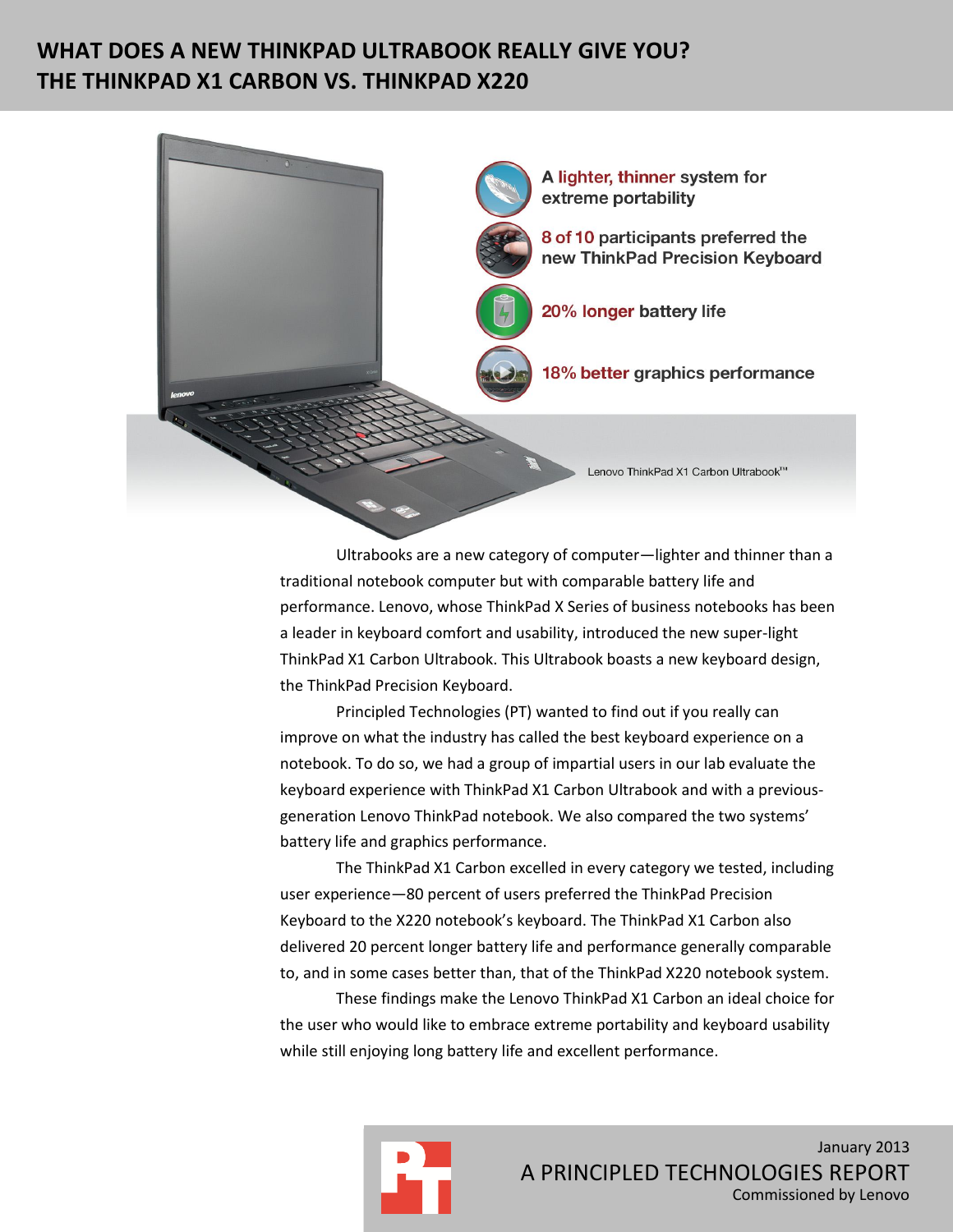## **PUTTING THE SYSTEMS TO THE TEST**

#### **About the Lenovo ThinkPad X1 Carbon Ultrabook**

Lenovo has this say about its new Ultrabook: "The ThinkPad X1 Carbon is a stylish, no-compromise thin and light system with superior performance, battery, communication, and entertainment features."

How does the Lenovo ThinkPad X1 Carbon Ultrabook compare to a previous-generation ThinkPad notebook?

We brought in a number of impartial users to compare the keyboard experience of the Lenovo ThinkPad X1 Carbon Ultrabook with the previous generation keyboard found on the X220 notebook. ThinkPad has long been touted in the industry for having the best keyboard, but with this change to a new design we wanted to ask the question, "Can you really improve on the ThinkPad Keyboard?" Each participant had their say on the overall experience and quality the old and new keyboard offered.

We also tested the performance of both systems using industrystandard benchmarks, and found that the ThinkPad X1 Carbon Ultrabook provided performance that was comparable to that of a fullfledged notebook running normal voltage processors. In addition to those advantages, the X1 Carbon's battery lasted considerably longer roughly 4.5 hours versus the ThinkPad X220's 3.5 hours.

For detailed system configuration information, se[e Appendix A.](#page-7-0) For detailed steps on how we tested, se[e Appendix B](#page-10-0) and [Appendix C.](#page-14-0)

## **USERS PREFER THE THINKPAD X1 CARBON KEYBOARD**

Figure 1 summarizes how our study participants rated the keyboards of the two systems. As the predominance of winning checkmarks in the column of the ThinkPad X1 Carbon suggest, they overwhelmingly preferred the newer ThinkPad Precision Keyboard. (For detailed results of the keyboard evaluation, see [Appendix D.](#page-19-0))

|                       | <b>ThinkPad X1</b><br>Carbon<br><b>New ThinkPad</b><br><b>Precision Keyboard</b> | <b>ThinkPad</b><br>X220<br><b>Previous Generation</b><br><b>Keyboard</b> | <b>Notes</b>                                                                                                                                             |
|-----------------------|----------------------------------------------------------------------------------|--------------------------------------------------------------------------|----------------------------------------------------------------------------------------------------------------------------------------------------------|
| Overall<br>ranking    |                                                                                  |                                                                          | Eight of 10 participants preferred the X1 Carbon<br>ThinkPad Precision Keyboard to the previous-<br>generation notebook keyboard.                        |
| Action of<br>the keys |                                                                                  |                                                                          | On average, participants-preferred the action on<br>the X1 Carbon ThinkPad Precision Keyboard,<br>which they rated as "on the crisp and snappy<br>side." |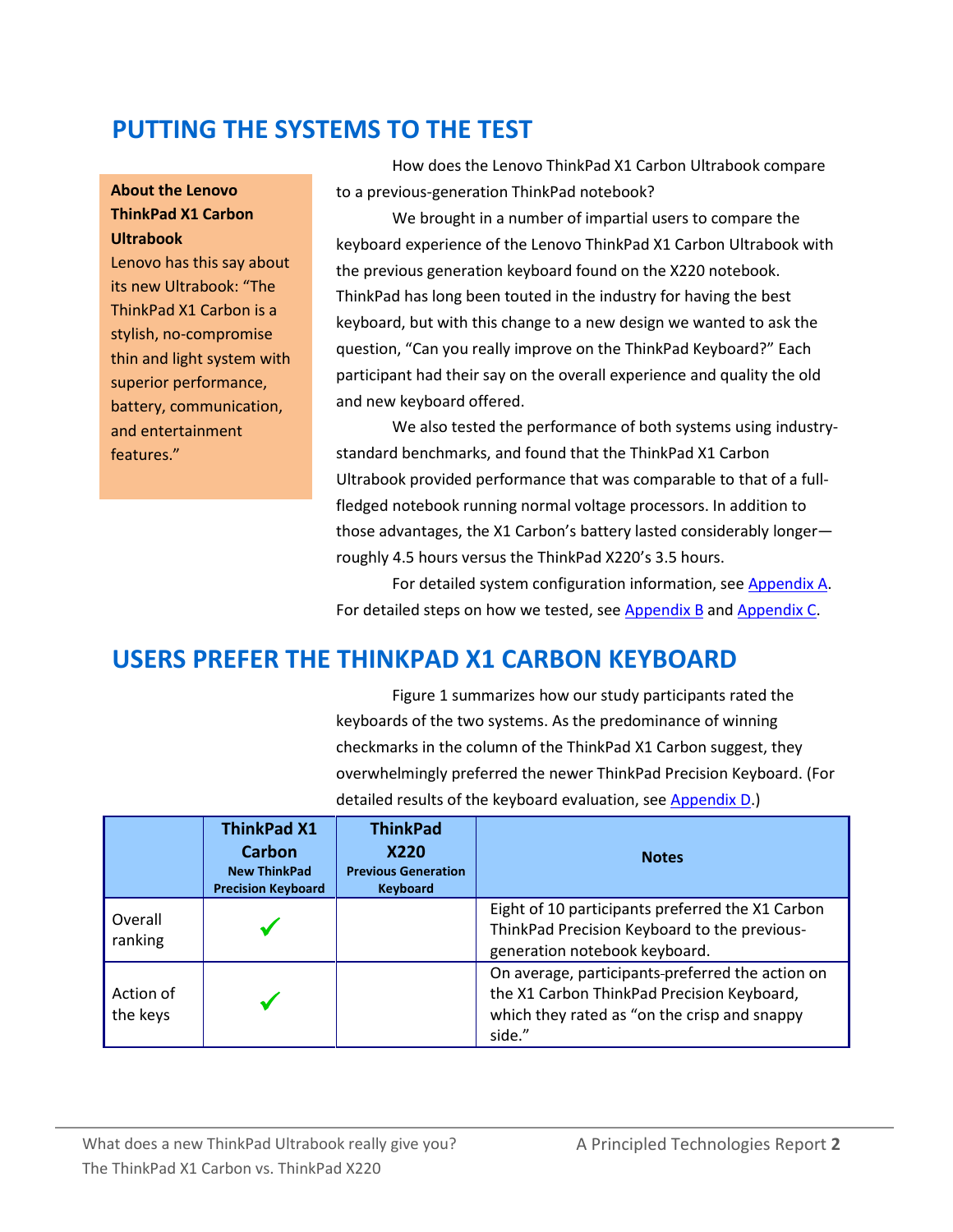|                                                                            | <b>ThinkPad X1</b><br><b>Carbon</b><br><b>New ThinkPad</b><br><b>Precision Keyboard</b> | <b>ThinkPad</b><br><b>X220</b><br><b>Previous Generation</b><br><b>Keyboard</b> | <b>Notes</b>                                                                                                                                                                                                                                                                           |
|----------------------------------------------------------------------------|-----------------------------------------------------------------------------------------|---------------------------------------------------------------------------------|----------------------------------------------------------------------------------------------------------------------------------------------------------------------------------------------------------------------------------------------------------------------------------------|
| <b>Distance</b><br>the keys<br>move<br>downward                            |                                                                                         |                                                                                 | Participants rated the distance the keys move<br>downward as being better on X1 Carbon ThinkPad<br>Precision Keyboard.                                                                                                                                                                 |
| The touch<br>and feel of<br>the<br>keyboard                                |                                                                                         |                                                                                 | Overall, participants rated the touch and feel of<br>the previous-generation notebook keyboard<br>average, and those of the X1 Carbon ThinkPad<br>Precision Keyboard excellent.                                                                                                        |
| The texture<br>on the tops<br>of the keys                                  |                                                                                         |                                                                                 | Participants, on average, rated the X1 Carbon<br>ThinkPad Precision Keyboard texture as just right.<br>They rated both as having an acceptable texture,<br>with the ThinkPad Precision Keyboard earning a<br>slightly higher rating than the previous-generation<br>notebook keyboard. |
| Overall<br>typing<br>experience                                            |                                                                                         |                                                                                 | On average, participants liked the typing<br>experience on the X1 Carbon ThinkPad Precision<br>Keyboard more than on the previous-generation<br>notebook keyboard.                                                                                                                     |
| Satisfaction<br>level if you<br>had just<br>purchased<br>this laptop       |                                                                                         |                                                                                 | On average, our participants said they would have<br>been much more satisfied with the X1 Carbon<br>ThinkPad Precision Keyboard than with the<br>previous-generation notebook keyboard if they<br>purchased them.                                                                      |
| Satisfaction<br>level if the<br>laptop had<br>been<br>purchased<br>for you |                                                                                         |                                                                                 | If the laptop had been purchased for them,<br>participants said they would have been slightly<br>more satisfied with the X1 Carbon ThinkPad<br>Precision Keyboard.                                                                                                                     |

**Figure 1: The results of our keyboard study, as rated by those who tested the systems.**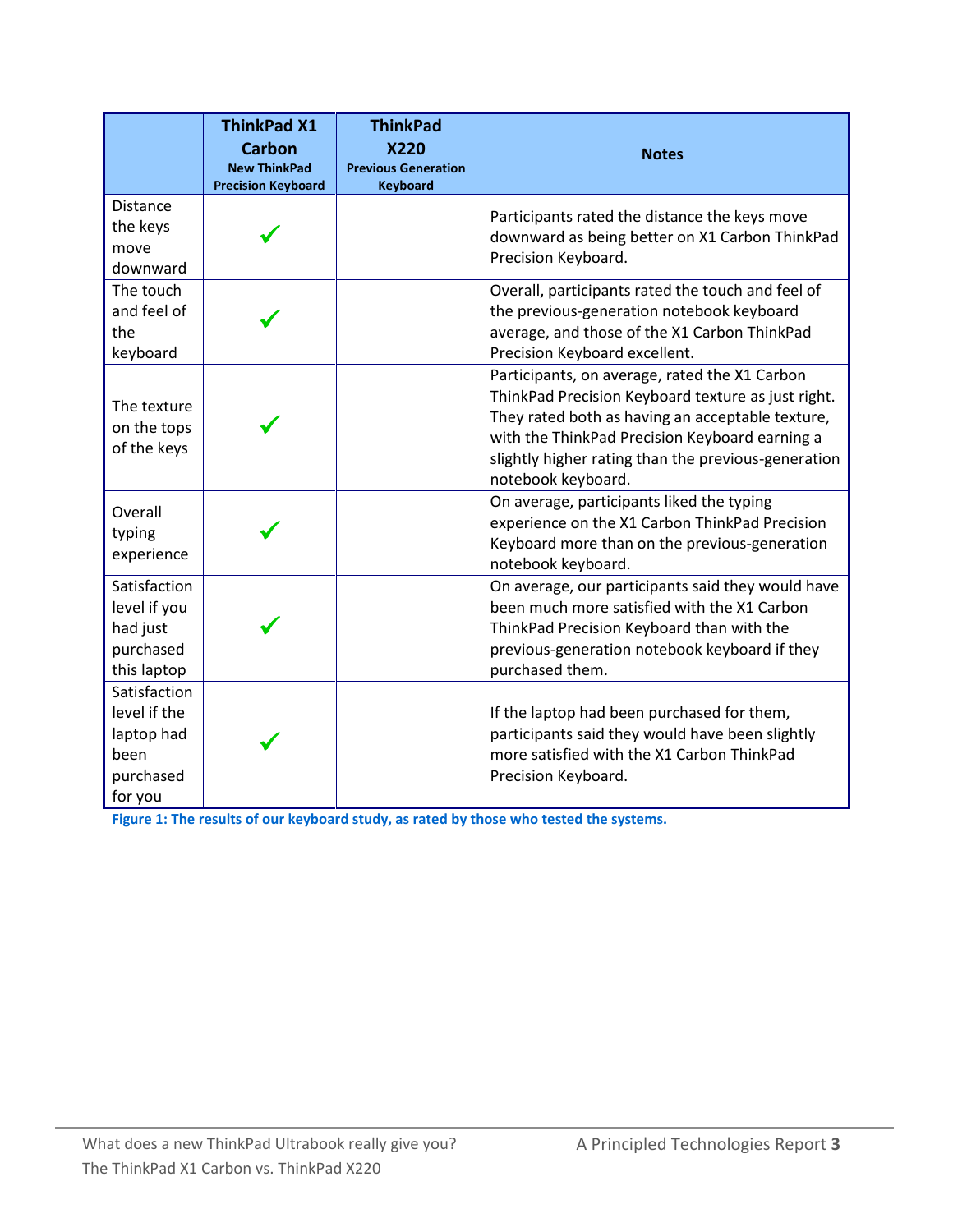## **BATTERY LIFE**

In Lenovo's internal testing, MobileMark 2007 (the previous version) showed that the ThinkPad X1 Carbon delivered 8.2 hours of battery life. MobileMark 2007 puts a lighter load on the system than MobileMark 2012. 1

We tested the batteries of the two notebook systems using the latest BAPCo MobileMark® 2012 benchmark to simulate battery life during office productivity and media creation applications. Figure 2 compares the battery life scores of the systems. The Lenovo ThinkPad X1 Carbon Ultrabook battery life was roughly an hour longer than that of the Lenovo ThinkPad X220 during the MobileMark 2012 test. (For complete MobileMark 2012 results, see [Appendix E.](#page-22-0)



**Figure 2: Battery life times for the Lenovo ThinkPad X1 Carbon and the Lenovo ThinkPad X220 we tested.**

## **GRAPHICS PERFORMANCE**

We tested the graphics performance of the two systems using the industry-standard 3DMark Vantage 1.1.0 benchmark. On this benchmark, the Intel HD Graphics 4000 graphics adapter in the Lenovo ThinkPad X1 Carbon delivered 18.4 percent better graphics performance than the Intel HD Graphics 3000 graphics adapter in the Lenovo ThinkPad X220.

 $\overline{\phantom{a}}$ 

<sup>&</sup>lt;sup>1</sup> <http://www.lenovo.com/psref/pdf/psref430.pdf> Note: The reference to the 8.2-hour claim appears on pages 215 and 216. The fact that the claim is based on MobileMark 2007 appears on page 229.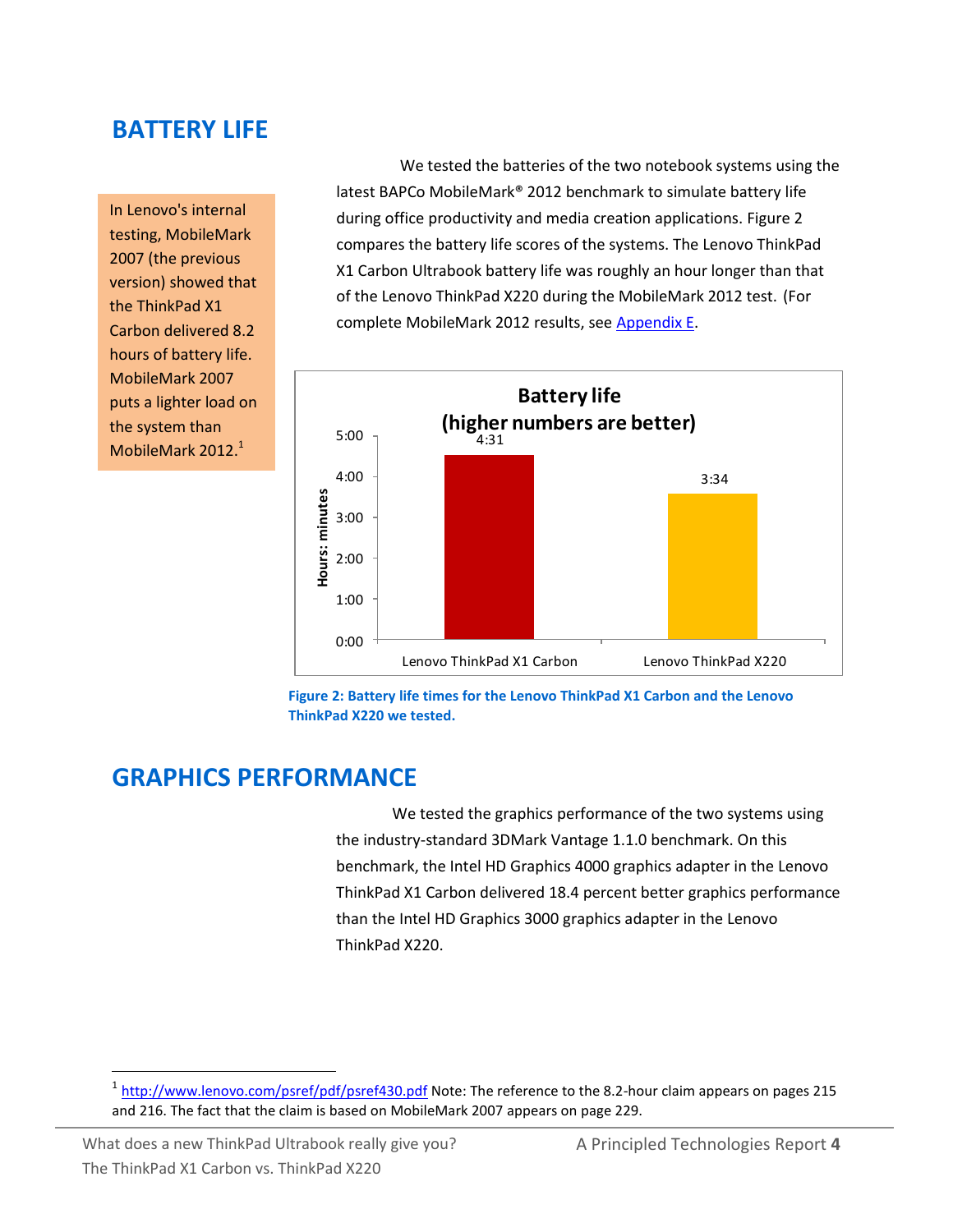

**3DMark Vantage 1.1.0 performance Lenovo ThinkPad X1 Carbon Lenovo ThinkPad X220 Percentage difference 3DMark Score 2,552 2,083 18.4%** Graphics Score 2,071 1,653 20.2%

**Figure 4: Median 3DMark graphics performance benchmark results for the two systems. Higher numbers are better.**

## **THE BENCHMARKS WE USED**

In this section, we present a brief overview of the benchmarks we used in our testing.

## **BAPCo MobileMark 2012**

**we tested.**

MobileMark 2012 is an industry-standard benchmark that provides a battery life rating and a performance rating based on common office scenarios. In our tests, we focus solely on the battery life rating. MobileMark 2012 uses applications and workloads specific to mobile systems. These include office activities like file and document management, data processing, and rich content creation. This module provides a score for battery life of the tested applications.

MobileMark 2012 includes the following applications with their corresponding tasks:

- ABBYY® FineReader Pro 11
- Adobe® Acrobat® Pro X
- Adobe Flash® Player 11
- Adobe Photoshop® CS5 Extended 12.04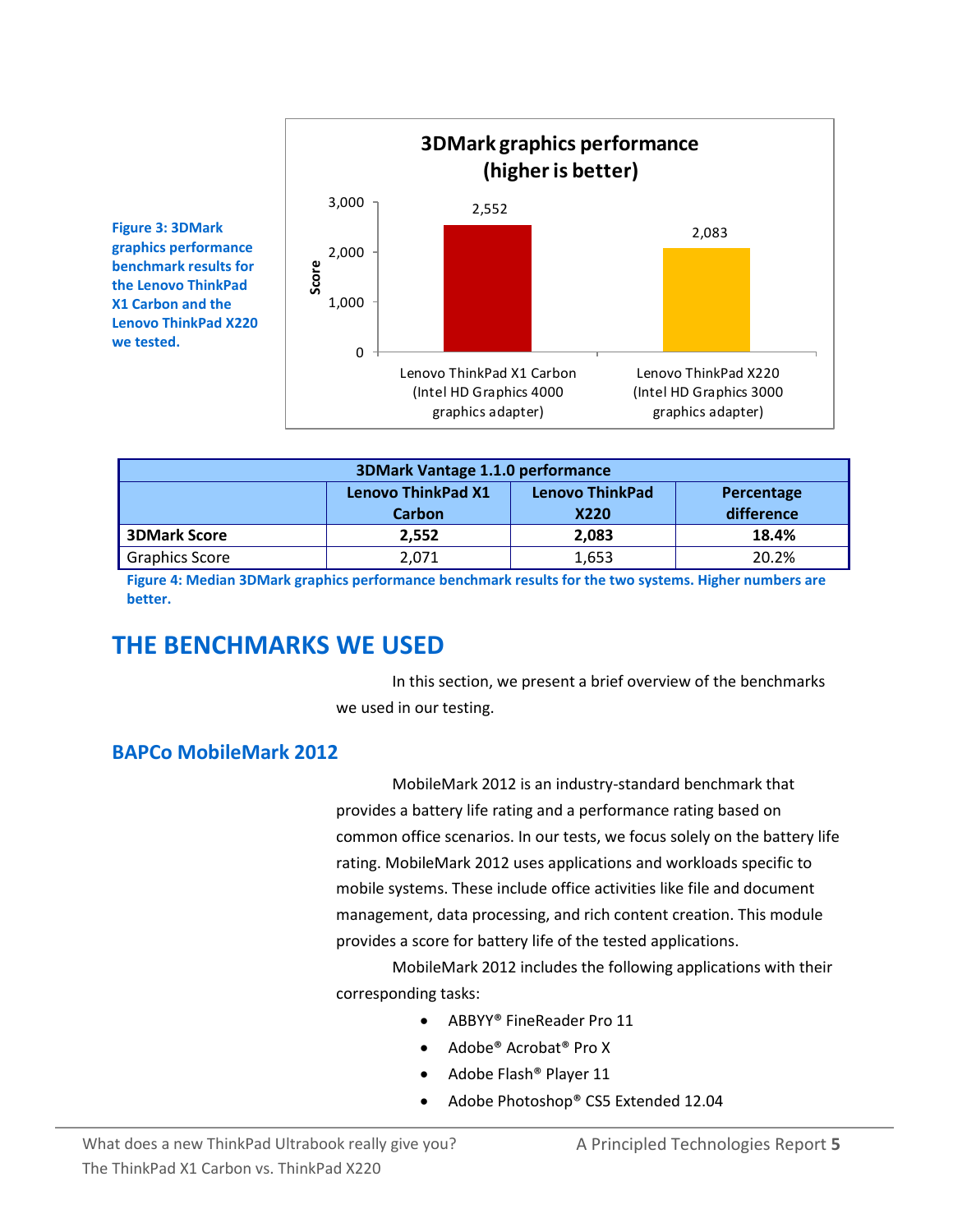- Adobe Photoshop Elements 10
- Adobe Premiere® Pro CS 5.5
- CyberLink PowerDVD Ultra 11
- Microsoft<sup>®</sup> Excel® 2010 SP1
- Microsoft Internet Explorer® 9
- Microsoft Outlook® 2010 SP1
- Microsoft PowerPoint<sup>®</sup> 2010 SP1
- Microsoft Windows Media Player
- Microsoft Word 2010 SP1
- Mozilla® Firefox® 10.0.2
- WinZip<sup>®</sup> Pro 16

MobileMark 2012 measures system battery life in minutes. It records system battery life at the start of the benchmark and repeats the workload until the system battery life is depleted, or until the system powers down due to low battery life.

MobileMark 2012 records a timestamp once per minute. At the end of the benchmark, it compares the beginning timestamp to the final (last recorded) timestamp. MobileMark 2012 derives its system battery life rating as the number of minutes between the start and end timestamps.

For more information on this benchmark, see [http://www.bapco.com/products/mobilemark2012/index.php.](http://www.bapco.com/products/mobilemark2012/index.php)

### **Futuremark® 3DMark Vantage**

Futuremark 3DMark Vantage is a benchmark designed to rate the performance of DirectX® 10 gaming PCs. It includes two graphics tests, two CPU tests, and six feature tests. The benchmark reports both graphics and CPU scores, as well as an overall 3DMark score to rate overall gaming performance.

For more information on 3DMark Vantage, see [http://www.3dmark.com/3dmarkvantage/.](http://www.3dmark.com/3dmarkvantage/)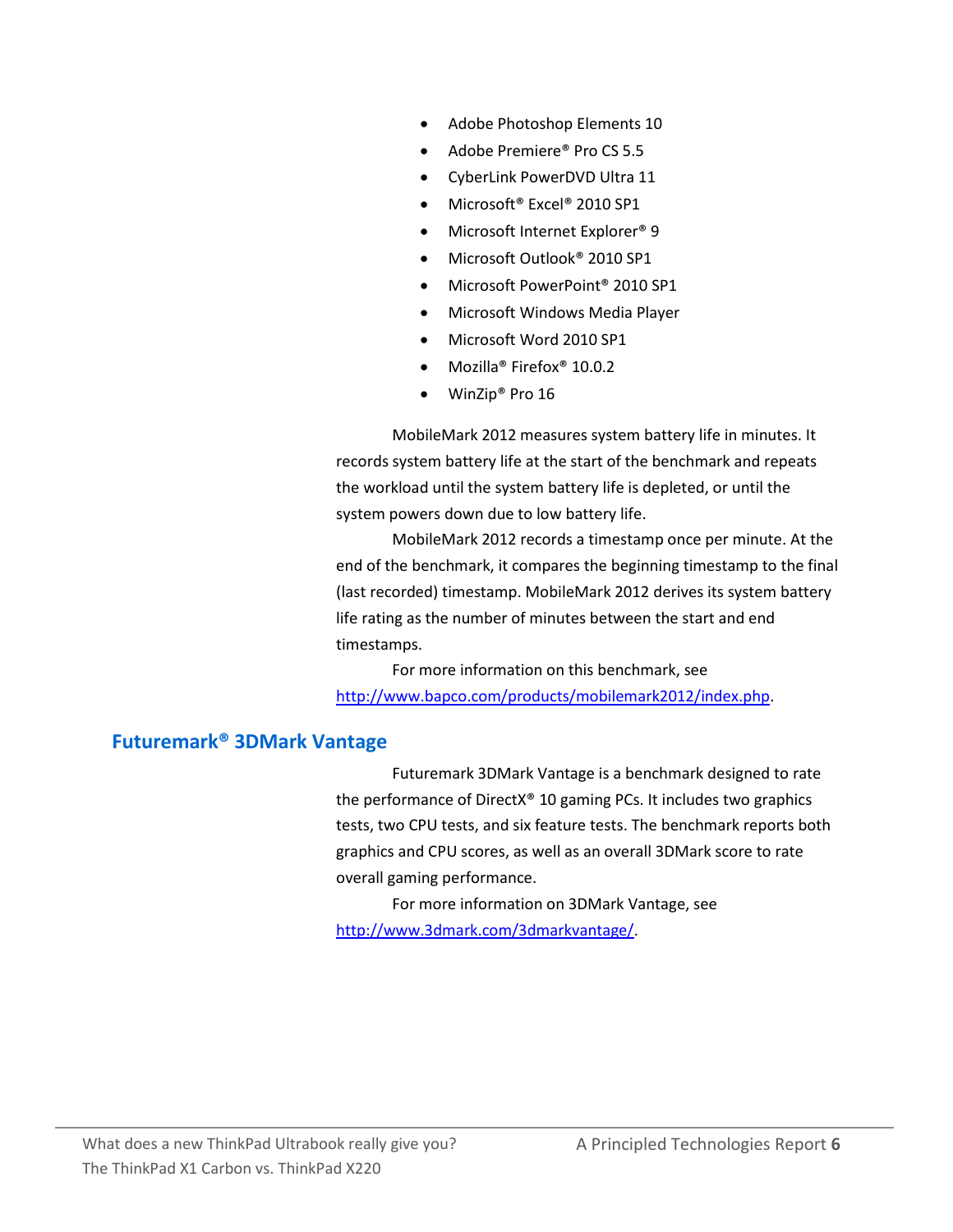# **IN CONCLUSION**

In our tests, we found that the newly designed ThinkPad Precision Keyboard on the lightweight Lenovo ThinkPad X1 Carbon Ultrabook delivered an experience that 8 out of 10 users preferred to the already popular ThinkPad X series notebook keyboard experience.

The Lenovo ThinkPad X1 Carbon Ultrabook also delivered comparable or better performance to a previous-generation Lenovo ThinkPad notebook and longer battery life—almost an extra hour.

These factors combine to make the Lenovo ThinkPad X1 Carbon Ultrabook an excellent choice for those ready who want the extreme portability of an ultra-lightweight system and an outstanding keyboard experience without sacrificing long battery life and excellent performance.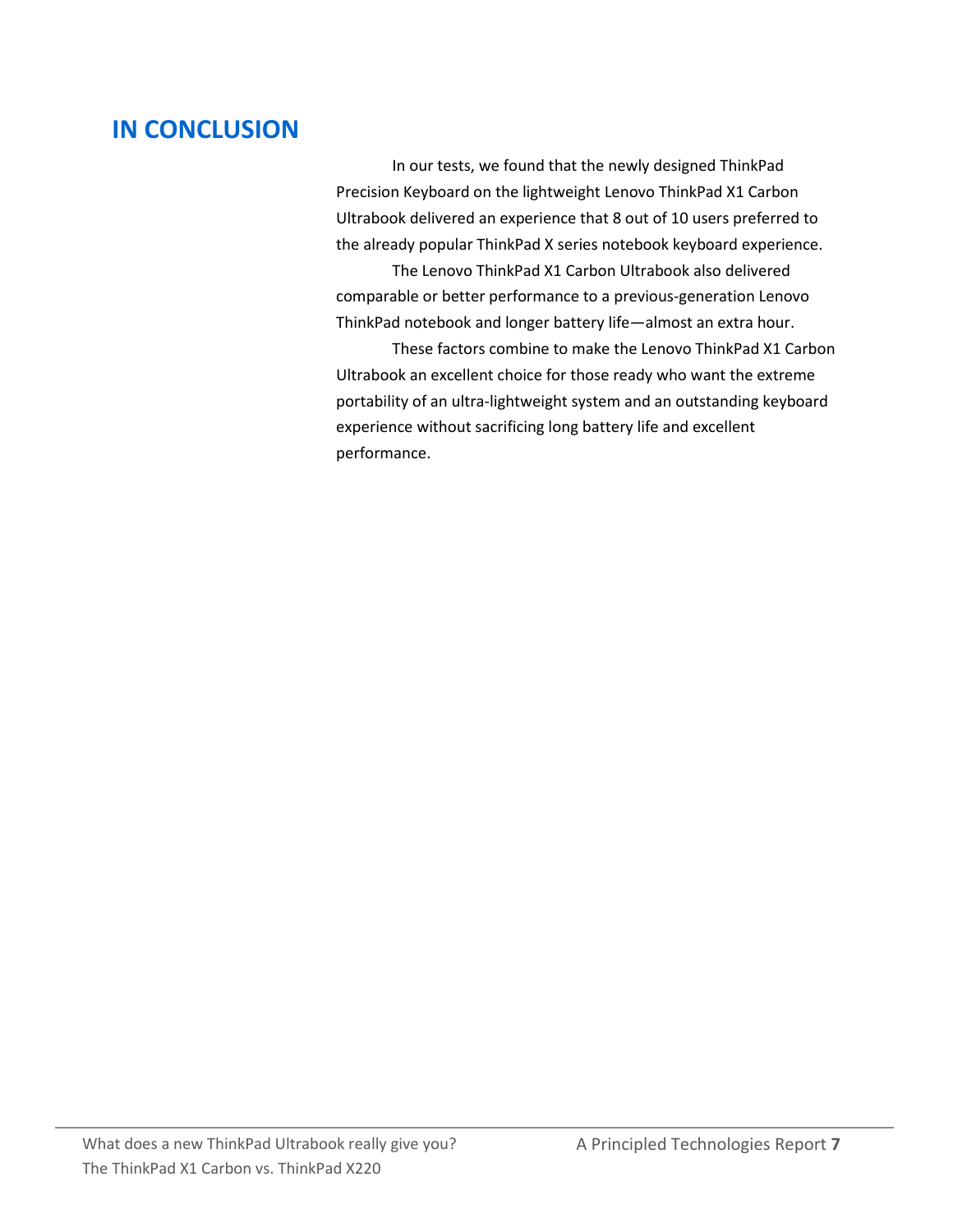# <span id="page-7-0"></span>**APPENDIX A: DETAILED SYSTEM CONFIGURATION**

Figure 5 presents detailed configuration information for the two systems we tested.

| <b>System</b>                                  | <b>Lenovo ThinkPad X1 Carbon</b>         | <b>Lenovo ThinkPad X220</b>                                        |  |  |
|------------------------------------------------|------------------------------------------|--------------------------------------------------------------------|--|--|
| <b>General</b>                                 |                                          |                                                                    |  |  |
| Number of processor packages                   | $\mathbf{1}$                             | $\mathbf 1$                                                        |  |  |
| Number of cores per processor                  | $\overline{2}$                           | $\overline{2}$                                                     |  |  |
| Number of hardware threads per<br>core         | $\overline{2}$                           | $\overline{2}$                                                     |  |  |
| System power management<br>policy              | <b>Energy Saver</b>                      | <b>Energy Saver</b>                                                |  |  |
| Processor power-saving option                  | Enhanced Intel® SpeedStep®<br>Technology | <b>Enhanced Intel SpeedStep</b><br>Technology                      |  |  |
| System dimensions (length x<br>width x height) | 13" x 8-7/8" x 3/4"                      | 12" x 8-1/8" x 1-3/8"                                              |  |  |
| System weight                                  | 2 lbs. 15 oz.                            | 3 lbs. 5 oz.                                                       |  |  |
| <b>CPU</b>                                     |                                          |                                                                    |  |  |
| Vendor                                         | Intel                                    | Intel                                                              |  |  |
| Name                                           | Core <sup>™</sup> i5                     | Core i7                                                            |  |  |
| Model number                                   | 3427U                                    | 2620M                                                              |  |  |
| Stepping                                       | E <sub>1</sub>                           | D <sub>2</sub>                                                     |  |  |
| Socket type and number of pins                 | Socket 988B rPGA                         | Socket 988B rPGA                                                   |  |  |
| Core frequency (GHz)                           | 1.80                                     | 2.70                                                               |  |  |
| L1 cache                                       | 32 KB + 32 KB (per core)                 | 32 KB + 32 KB (per core)                                           |  |  |
| L <sub>2</sub> cache                           | 512 KB (256 KB per core)                 | 512 KB (256 KB per core)                                           |  |  |
| L3 cache                                       | 3 MB                                     | 4 MB                                                               |  |  |
| Platform                                       |                                          |                                                                    |  |  |
| Vendor                                         | Lenovo                                   | Lenovo                                                             |  |  |
| Motherboard model number                       | 344423U                                  | 428624U                                                            |  |  |
| Motherboard chipset                            | Intel QS77                               | Intel QM67                                                         |  |  |
| <b>BIOS</b> name and version                   | Lenovo G6ET21WW (1.00)<br>(05/30/2012)   | Lenovo 8DET63WW (1.33)<br>(07/19/2012)                             |  |  |
| <b>Memory module(s)</b>                        |                                          |                                                                    |  |  |
| Vendor and model number                        | $N/A$ – Integrated into<br>motherboard   | 1 x Micron 16JSF51264HZ-<br>1G4D1, 1 x Elpida<br>EBJ41UF8BCS0-DJ-F |  |  |
| <b>Type</b>                                    | PC3-10600                                | PC3-10600                                                          |  |  |
| Speed (MHz)                                    | 1,333                                    | 1,333                                                              |  |  |
| Speed running in the system<br>(MHz)           | 1,333                                    | 1,333                                                              |  |  |
| Timing/Latency (tCL-tRCD-tRP-<br>tRASmin)      | $9 - 9 - 9 - 24$                         | $9 - 9 - 9 - 24$                                                   |  |  |
| Size (MB)                                      | 4,096                                    | 8,192                                                              |  |  |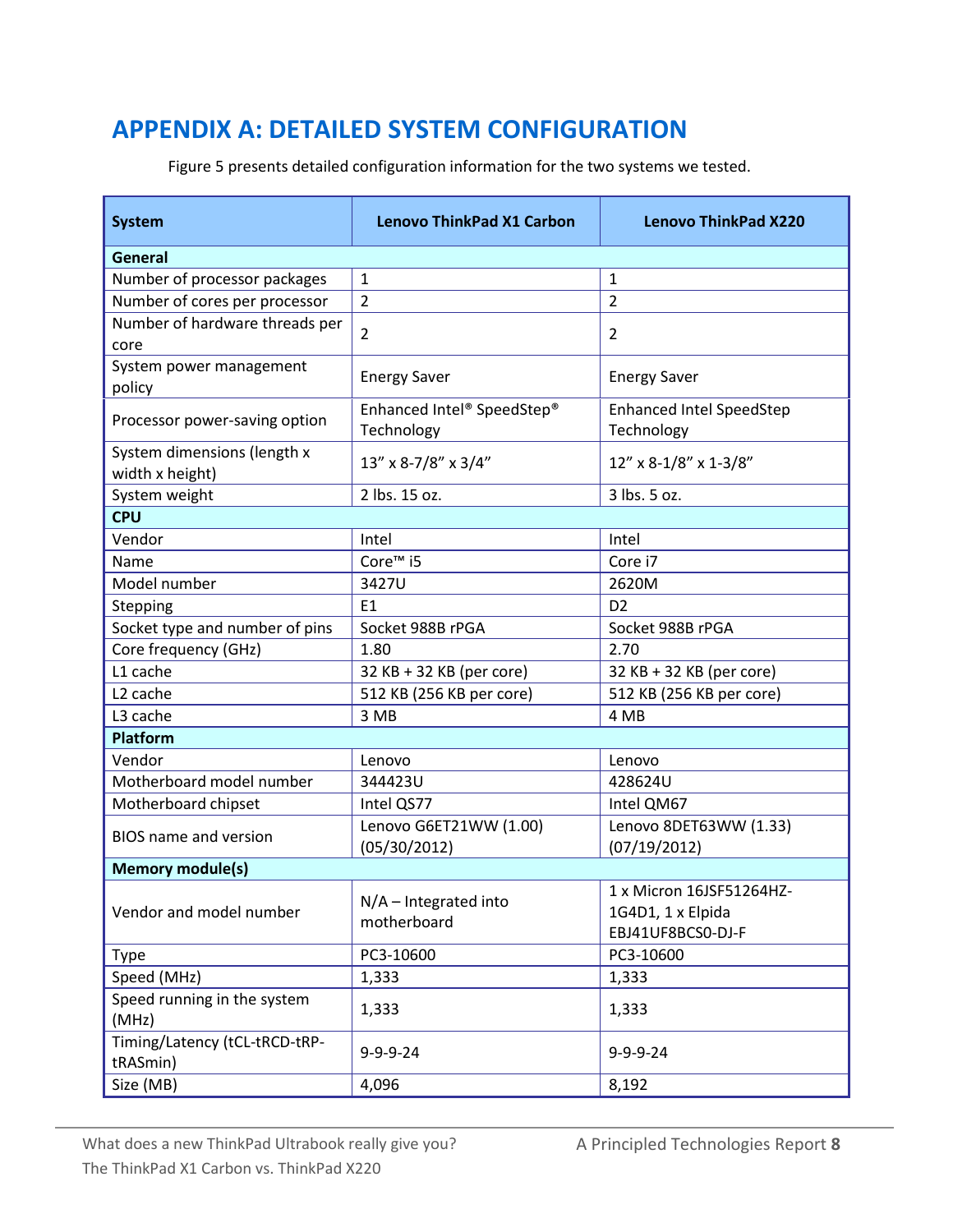| <b>System</b>                                     | <b>Lenovo ThinkPad X1 Carbon</b>                             | <b>Lenovo ThinkPad X220</b>                                                    |  |  |
|---------------------------------------------------|--------------------------------------------------------------|--------------------------------------------------------------------------------|--|--|
| Number of memory module(s)                        | $N/A$ – Integrated into<br>motherboard                       | $\overline{2}$                                                                 |  |  |
| Chip organization (single-<br>sided/double-sided) | $N/A$ – Integrated into<br>motherboard                       | Double-sided                                                                   |  |  |
| Channel (single/dual)                             | Dual                                                         | Dual                                                                           |  |  |
| <b>Hard disk</b>                                  |                                                              |                                                                                |  |  |
| Vendor and model number                           | SanDisk SD5SG2128G1052E                                      | Hitachi HTS725032A7E630                                                        |  |  |
| Number of disks in system                         | $\mathbf{1}$                                                 | $\mathbf{1}$                                                                   |  |  |
| Size (GB)                                         | 128                                                          | 320                                                                            |  |  |
| Buffer size (MB)                                  | N/A                                                          | 32                                                                             |  |  |
| <b>RPM</b>                                        | N/A                                                          | 7,200                                                                          |  |  |
| <b>Type</b>                                       | SATA 6.0 Gb/s                                                | SATA 6.0 Gb/s                                                                  |  |  |
| Controller                                        | Intel 7 Series Chipset Family<br><b>SATA AHCI Controller</b> | Intel 6 Series/C200 Series<br><b>Chipset Family SATA Storage</b><br>Controller |  |  |
| <b>Driver</b>                                     | Intel 11.2.0.1006 (05/30/2012)                               | Intel 9.2.0.1011 (09/10/2010)                                                  |  |  |
| <b>Operating system</b>                           |                                                              |                                                                                |  |  |
| Name                                              | Windows® 7 Professional x64                                  | Windows 7 Professional x64                                                     |  |  |
| <b>Build number</b>                               | 7601                                                         | 7601                                                                           |  |  |
| Service Pack                                      | 1                                                            | $\mathbf{1}$                                                                   |  |  |
| File system                                       | <b>NTFS</b>                                                  | <b>NTFS</b>                                                                    |  |  |
| Kernel                                            | ACPI x64-based PC                                            | ACPI x64-based PC                                                              |  |  |
| Language                                          | English                                                      | English                                                                        |  |  |
| Microsoft DirectX version                         | DirectX 11                                                   | DirectX 11                                                                     |  |  |
| <b>Graphics</b>                                   |                                                              |                                                                                |  |  |
| Vendor and model number                           | Intel HD Graphics 4000                                       | Intel HD Graphics 3000                                                         |  |  |
| <b>Type</b>                                       | Integrated                                                   | Integrated                                                                     |  |  |
| Chipset                                           | Intel HD Graphics 4000                                       | Intel HD Graphics 3000                                                         |  |  |
| <b>BIOS</b> version                               | 2124.1                                                       | 2089.0                                                                         |  |  |
| Total available graphics memory<br>(MB)           | 1,696                                                        | 1,696                                                                          |  |  |
| Dedicated video memory (MB)                       | 64                                                           | 64                                                                             |  |  |
| System video memory (MB)                          | $\mathbf 0$                                                  | $\mathbf 0$                                                                    |  |  |
| Shared system memory (MB)                         | 1,632                                                        | 1,632                                                                          |  |  |
| Resolution                                        | 1,600 x 900 x 32-bit                                         | 1,366 x 768 x 32-bit                                                           |  |  |
| Driver                                            | Intel 8.15.10.2696 (03/19/2012)                              | Intel 8.15.10.2769 (05/25/2012)                                                |  |  |
| Sound card/subsystem                              |                                                              |                                                                                |  |  |
| Vendor and model number                           | Realtek High Definition Audio                                | Conexant 20672 Smart Audio HD                                                  |  |  |
| Driver                                            | Realtek 6.0.1.6617 (04/17/2012)                              | Conexant 8.32.23.2<br>(10/03/2011)                                             |  |  |
| <b>Ethernet</b>                                   |                                                              |                                                                                |  |  |
| Vendor and model number                           | N/A                                                          | Intel 82579LM Gigabit Network<br>Connection                                    |  |  |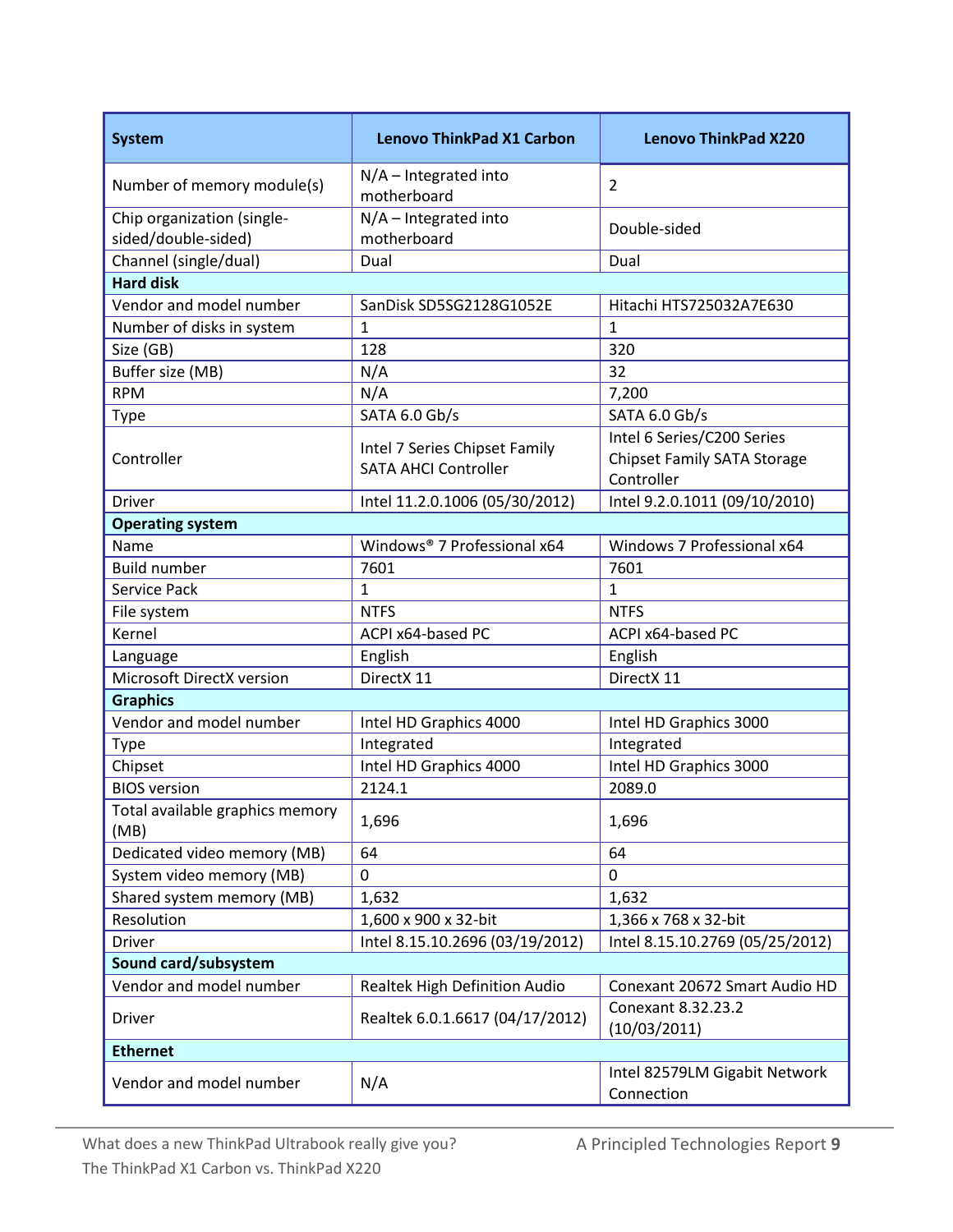| <b>System</b>                  | <b>Lenovo ThinkPad X1 Carbon</b>   | <b>Lenovo ThinkPad X220</b>    |  |
|--------------------------------|------------------------------------|--------------------------------|--|
| <b>Driver</b>                  | N/A                                | Intel 11.15.16.0 (01/11/2012)  |  |
| <b>Wireless</b>                |                                    |                                |  |
| Vendor and model number        | Intel Centrino Advanced-N 6205S    | Intel Centrino Advanced-N 6205 |  |
| <b>Driver</b>                  | Intel 15.1.0.18 (02/20/2012)       | Intel 14.3.0.6 (10/27/2011)    |  |
| <b>Modem</b>                   |                                    |                                |  |
| Vendor and model number        | H5321 gw Mobile Broadband<br>Modem | N/A                            |  |
| Driver                         | Ericsson AB 7.0.0.1 (09/01/2011)   | N/A                            |  |
| <b>Optical drive(s)</b>        |                                    |                                |  |
| Vendor and model number        | N/A                                | N/A                            |  |
| Type                           | N/A                                | N/A                            |  |
| <b>USB ports</b>               |                                    |                                |  |
| Number                         | $\overline{2}$                     | $\overline{3}$                 |  |
| <b>Type</b>                    | 1 x USB 2.0, 1 x USB 3.0           | 2 x USB 2.0, 1 x USB 3.0       |  |
| Other                          | Media card reader, Mini            | Media card reader, DisplayPort |  |
|                                | DisplayPort                        |                                |  |
| IEEE 1394 ports                |                                    |                                |  |
| Number                         | $\mathbf 0$                        | $\mathbf 0$                    |  |
| <b>Monitor</b>                 |                                    |                                |  |
| LCD type                       | HD+ LED WXGA                       | <b>HD LED WXGA</b>             |  |
| Screen size                    | 14.0''                             | 12.5''                         |  |
| Refresh rate                   | 50 Hz                              | 50 Hz                          |  |
| <b>Battery</b>                 |                                    |                                |  |
| Type                           | N/A - Integrated                   | Lenovo 0A36282                 |  |
| Size (length x width x height) | N/A - Integrated                   | $8-1/8$ " x 2-1/8" x 7/8"      |  |
| Rated capacity                 | (45.8Wh)                           | 5,200mAh / 11.1V (57Wh)        |  |
| Weight                         | N/A - Integrated                   | 11 oz.                         |  |

**Figure 5: System configuration information.**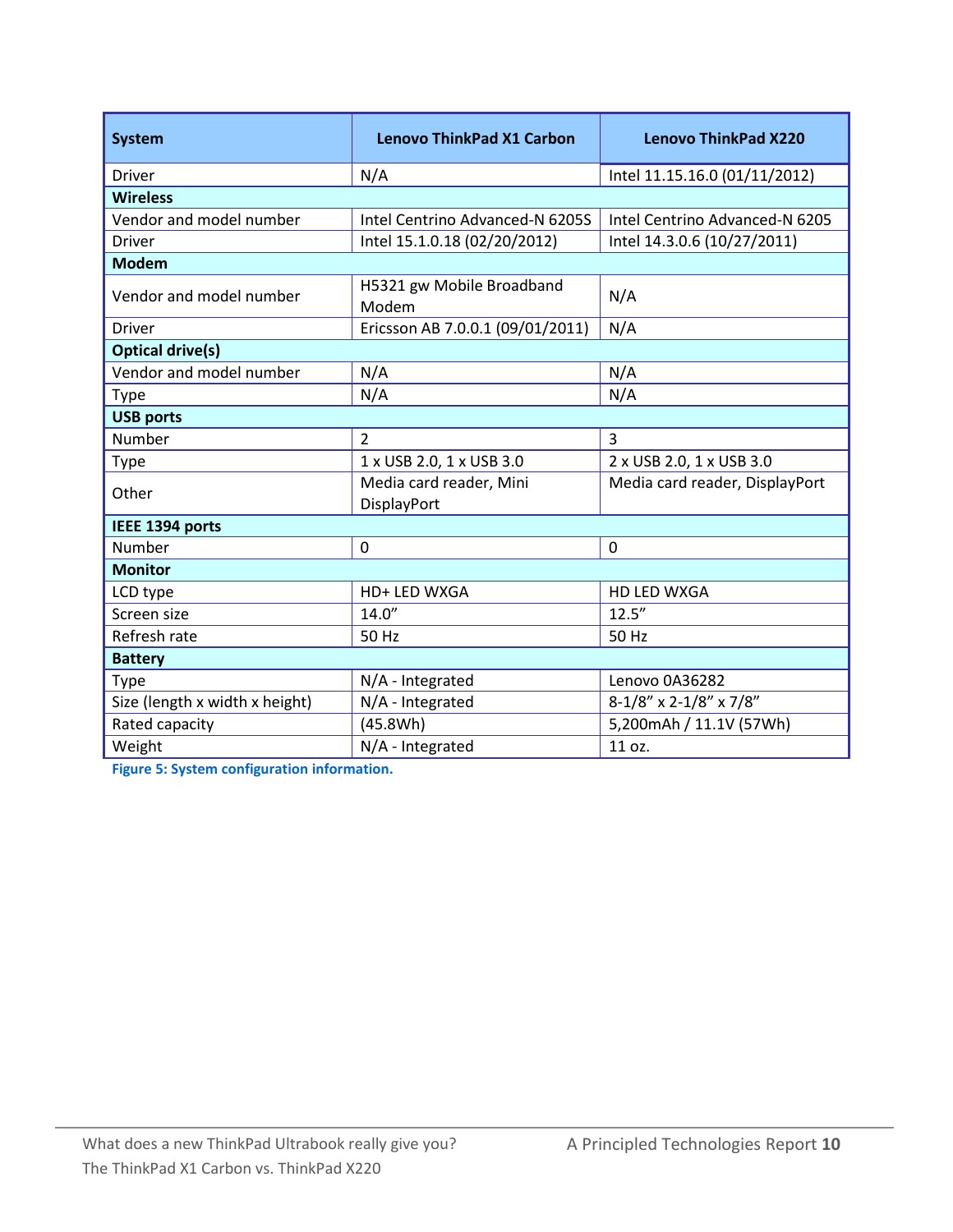# <span id="page-10-0"></span>**APPENDIX B: MEASURING KEYBOARD PREFERENCE**

To obtain data about participant preferences on the typing experience of the two systems' keyboards, we asked 10 testers—5 men and 5 women from the PT staff—to type on those systems.

We placed each system in a conference room, on a table with a partition that concealed each participant from the other system.

A proctor read test instructions to participants and also observed the test. Testers had full view of the system being reviewed during the test to allow them the full user experience.

After finishing the typing tasks at a given station, the participant completed a paper form, using a nine-point rating scale to indicate his or her perception of the keyboard's feel. The form also contained a field where participants could record optional comments.

#### *Participant profile*

- 5 men and 5 women
- Users of notebook computers with a range of experience
- Basic touch-typing skills

#### *Task list*

- 1. Type a standard sentence that contains all the letters of the English alphabet: *The quick brown fox jumped over the lazy sleeping dog.*
- 2. Press Enter.
- 3. Choose from a set of five texts and transcribe the text for the duration of the test.
- 4. Switch to any of the remaining texts at any time during the test.
- 5. Continue transcription until 5 minutes has elapsed.

#### *Test monitor role*

- Read initial instructions to test participants.
- Observe tests to ensure participants follow test procedures.
- Collect ratings forms and enter data into results spreadsheet.
- Prepare the test stations for the next participant.

## **Competitive keyboard comparison**

Subjects arrived at PT test labs and were asked to wait in a dedicated area. Once both subjects

for a session arrived, they were escorted to the testing area.

### **Introduction**

Subjects were asked to sit at one of the two notebooks. The proctor explained the expectations for the study. Key highlights:

- Subjects would provide feedback on the typing experience of each keyboard.
- Subjects would perform a basic transcription exercise:
	- o Transcribing text from print into a Notepad file on the notebook.
	- o Duration: 5 minutes.
- The proctor would ask the subjects to type at a comfortable typing speed.
- The proctor would ask the subjects to ignore errors or mistyping. Editing with the touchpad or using backspace will be discouraged.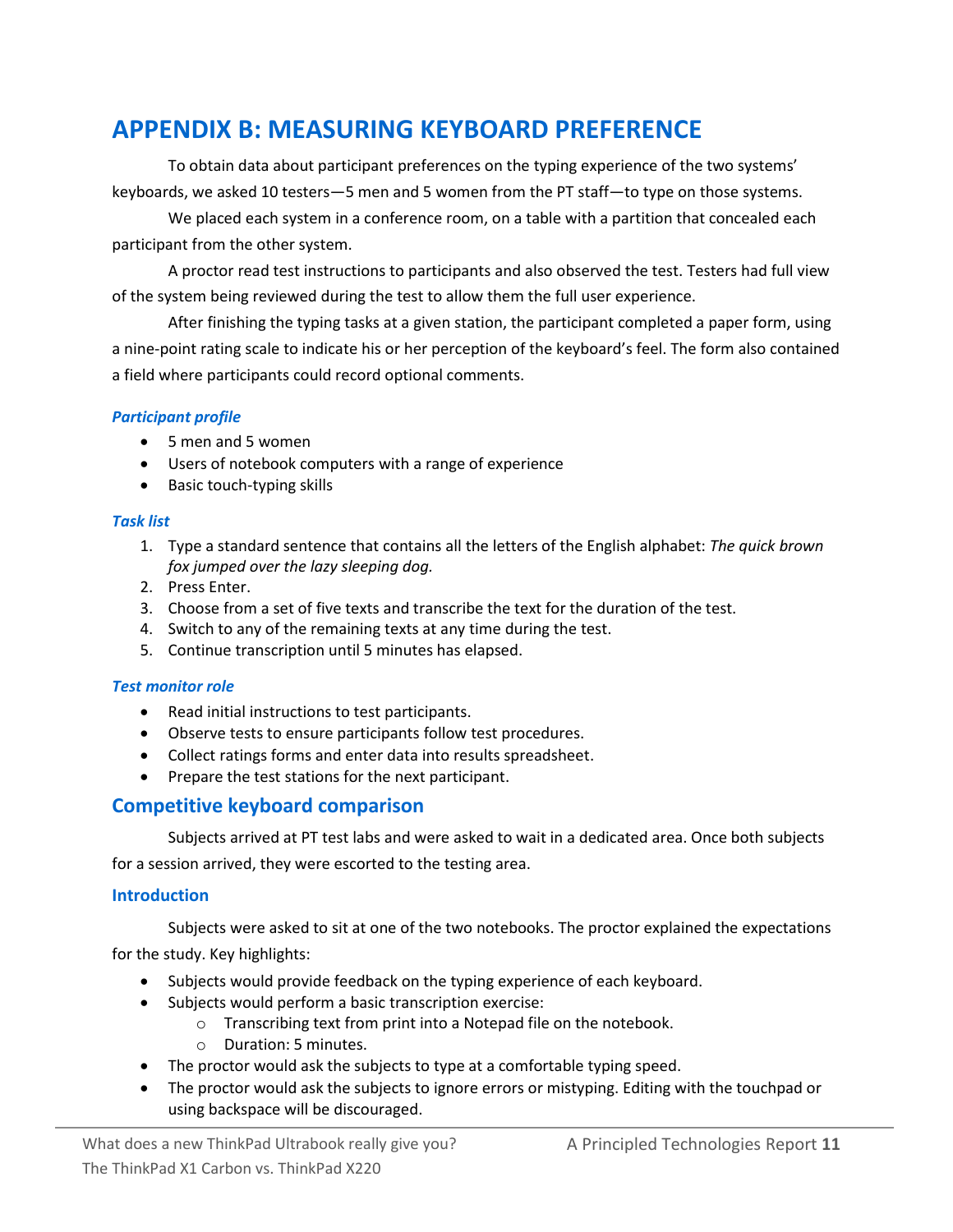- It was understood that touch typists may perform corrections automatically. Single backspaces are acceptable, but not backing up through an entire word or area in the document.
- The proctor would ask if there are any questions, at this point.
- The proctor would ask the subjects to adjust their chairs and document holders to comfortable positions.
- Five printed texts would be provided. The subjects could choose any of them to start with, and could change texts during the typing experience.

## **Typing/rating exercise**

- 1. Once the subjects were comfortable, the proctor counted down to zero, and started the timer for 5 minutes.
- 2. At the completion of the 5-minute period, the subjects were given a questionnaire to rate the typing experience.
- 3. The proctor explained how the 9-point Likert scale should be filled out.
- 4. The proctor explained that there are no correct or incorrect answers, and that this was simply an opportunity for the subject to provide his or her opinion on the typing exercise.
- 5. The proctor encouraged questions from the subject if anything was unclear. All answers to a question were provided to the entire group.

## **Ranking exercise**

After both notebooks had been used and rated, the subjects performed a forced ranking exercise, ranking the most and least preferred typing experience.

The opportunity for additional written feedback regarding the preference was provided for on the questionnaire, along with the opportunity for verbal feedback to the proctor.

The proctor thanked the subjects for their participation, and released them.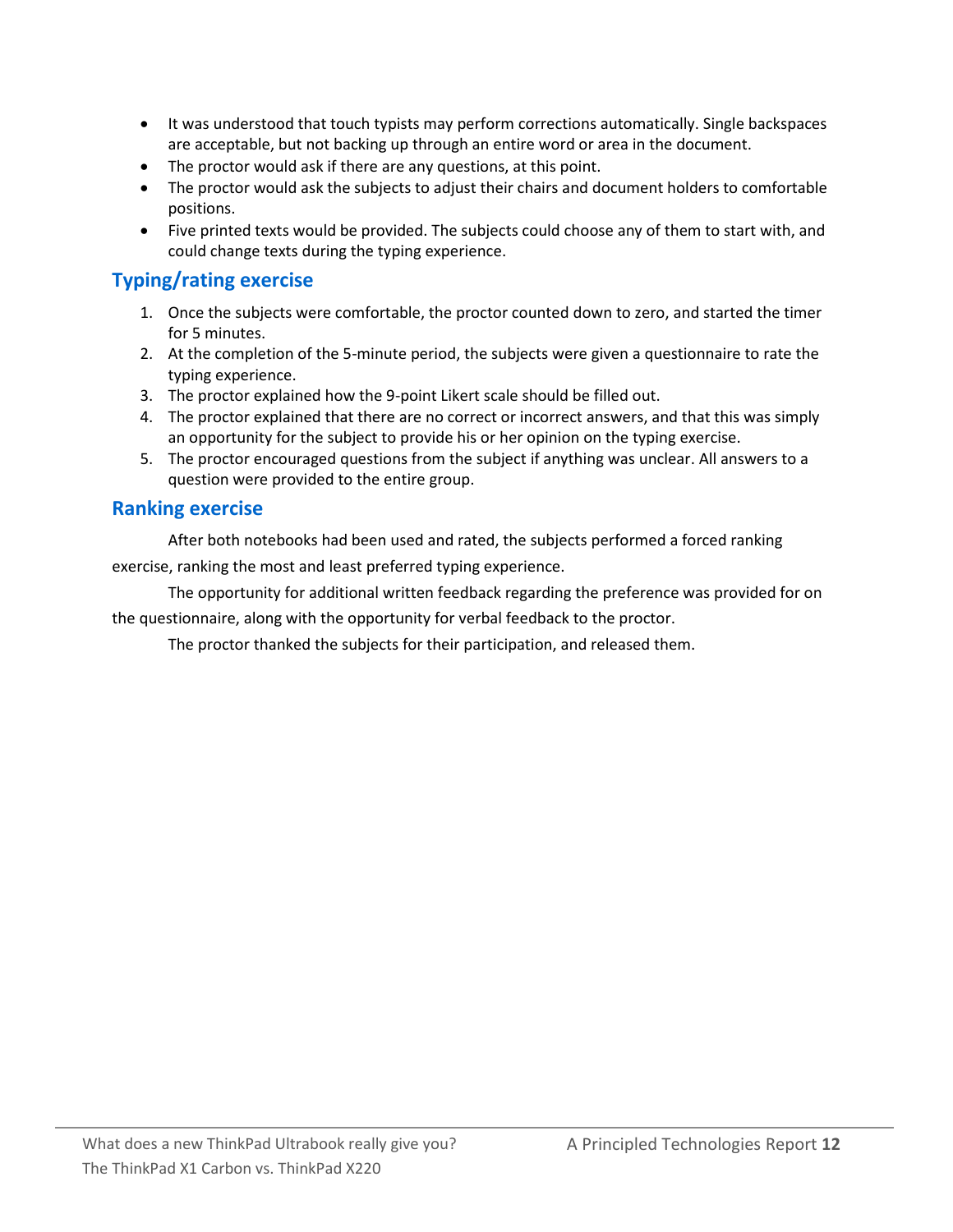# **Notebook keyboard evaluation questionnaire**

| Notebook ______________________<br>Subject# $\_\_$                                                                                                                                                                                                                                                                                                                                           |                |  |  |  |  |  |  |  |  |
|----------------------------------------------------------------------------------------------------------------------------------------------------------------------------------------------------------------------------------------------------------------------------------------------------------------------------------------------------------------------------------------------|----------------|--|--|--|--|--|--|--|--|
| Please use the scales on the following pages to evaluate the typing experience of the notebook you just<br>used. Each scale has nine segments, with a pair of opposing adjectives at each end of the scale (e.g.,<br>fast-slow). Mark each scale with an "X" in the slot you feel most accurately represents your feeling,<br>attitude, or opinion in response to the statement or question. |                |  |  |  |  |  |  |  |  |
| For example:                                                                                                                                                                                                                                                                                                                                                                                 |                |  |  |  |  |  |  |  |  |
| Slow<br>$\times$                                                                                                                                                                                                                                                                                                                                                                             | Fast           |  |  |  |  |  |  |  |  |
| The closer to one or the other of the adjectives on the scales you make the mark, the more you indicate<br>that adjective applies to your typing experience.                                                                                                                                                                                                                                 |                |  |  |  |  |  |  |  |  |
| How would you rate the touch of the keys on this keyboard?<br>1.                                                                                                                                                                                                                                                                                                                             |                |  |  |  |  |  |  |  |  |
| Too light<br>Just<br>right                                                                                                                                                                                                                                                                                                                                                                   | Too heavy      |  |  |  |  |  |  |  |  |
| The key action (the way the keys feel when they are pressed down) on this keyboard is:<br>2.                                                                                                                                                                                                                                                                                                 |                |  |  |  |  |  |  |  |  |
| Soft & mushy                                                                                                                                                                                                                                                                                                                                                                                 | Crisp & snappy |  |  |  |  |  |  |  |  |
| Unacceptable                                                                                                                                                                                                                                                                                                                                                                                 | Acceptable     |  |  |  |  |  |  |  |  |
| In general, the distance the keys move downward when they are pressed is:<br>3.                                                                                                                                                                                                                                                                                                              |                |  |  |  |  |  |  |  |  |
| Too short                                                                                                                                                                                                                                                                                                                                                                                    | Too long       |  |  |  |  |  |  |  |  |
| Unacceptable                                                                                                                                                                                                                                                                                                                                                                                 | Acceptable     |  |  |  |  |  |  |  |  |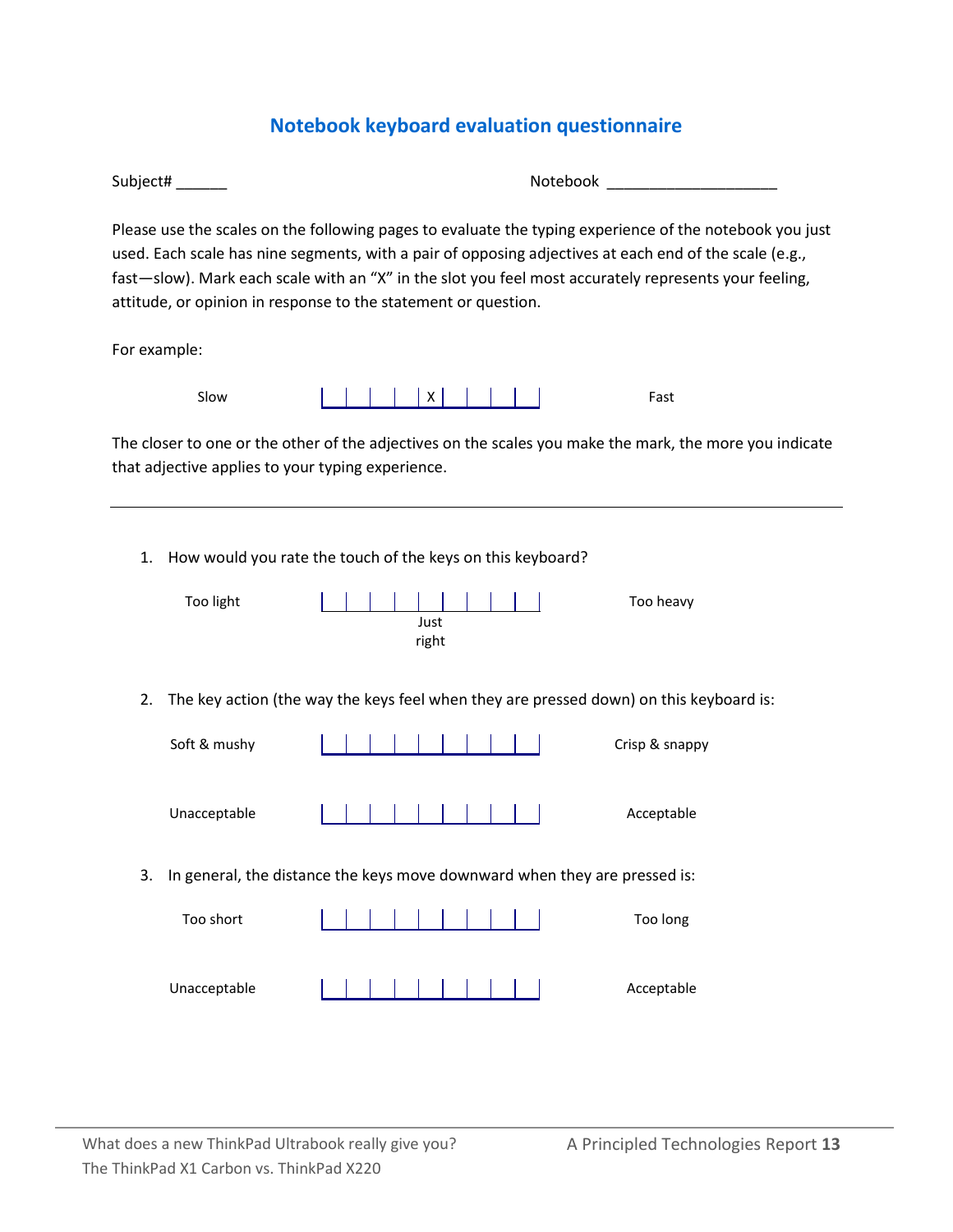4. Overall, how would you rate the touch and feel of this keyboard:

|    | Poor                                       |                                                                   | Excellent                                                                                     |
|----|--------------------------------------------|-------------------------------------------------------------------|-----------------------------------------------------------------------------------------------|
| 5. | Overall, the sound of this keyboard is:    |                                                                   |                                                                                               |
|    | Too noisy                                  | Just<br>right                                                     | Too quiet                                                                                     |
|    | Unacceptable                               |                                                                   | Acceptable                                                                                    |
| 6. | The distance (spacing) from key to key is: |                                                                   |                                                                                               |
|    | Too close                                  | Just<br>right                                                     | Too far apart                                                                                 |
|    | Unacceptable                               |                                                                   | Acceptable                                                                                    |
| 7. |                                            | Overall, how did you like the typing experience on this notebook: |                                                                                               |
|    | Disliked it                                |                                                                   | Liked it                                                                                      |
| 8. | experience:                                |                                                                   | If you had just purchased this notebook, how satisfied would you have been with the typing    |
|    | Very dissatisfied                          |                                                                   | Very satisfied                                                                                |
| 9. | it:                                        |                                                                   | If your employer had just provided this laptop to you, how satisfied would you have been with |
|    | Very dissatisfied                          |                                                                   | Very satisfied                                                                                |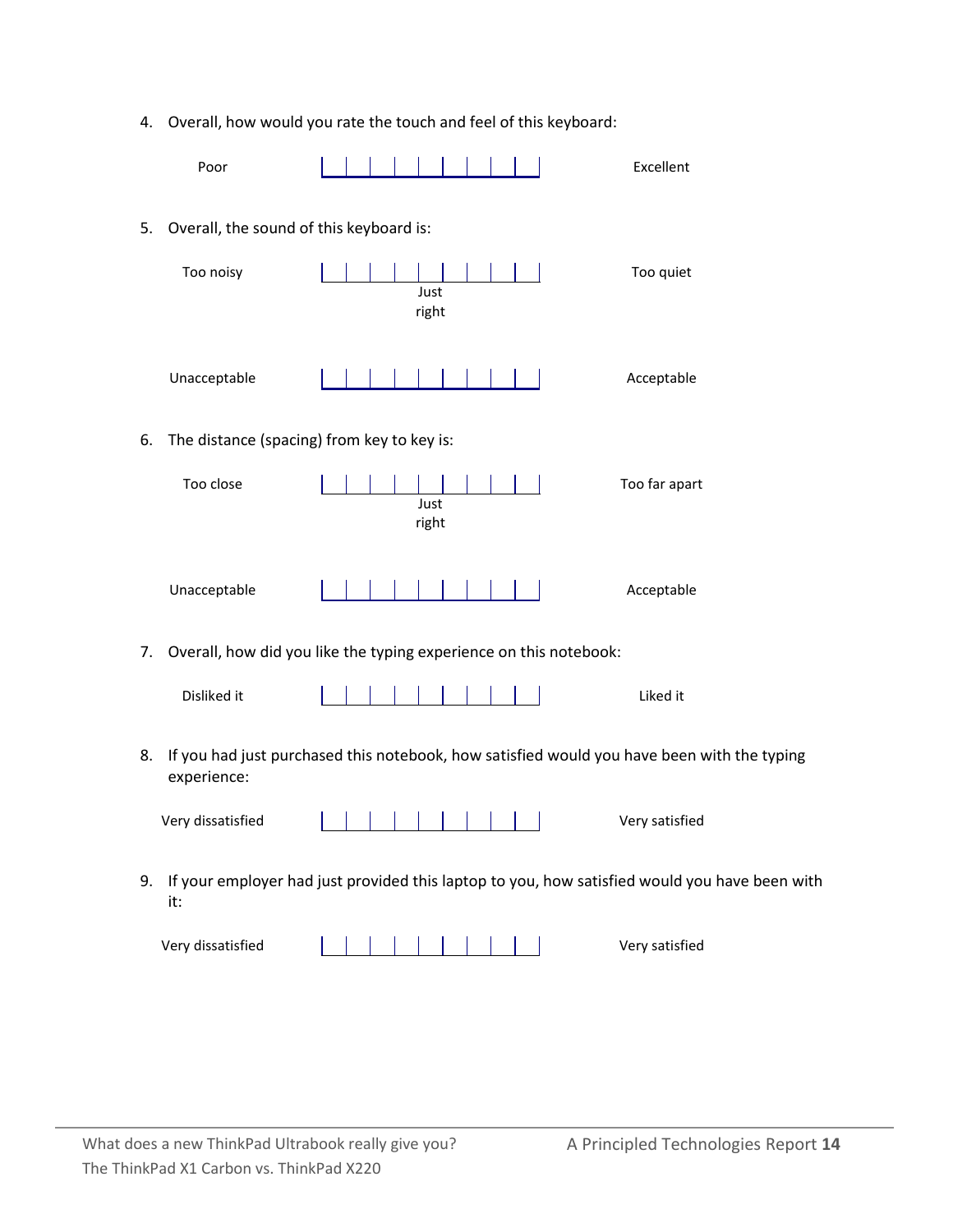# <span id="page-14-0"></span>**APPENDIX C: MEASURING SYSTEM PERFORMANCE**

## **Measuring battery life with MobileMark 2012**

### **Avoiding antivirus software conflicts**

MobileMark 2012 is not compatible with any virus-scanning software, so we uninstalled any such software present on the notebook PCs before we installed the benchmark.

### **Avoiding pre-installed software conflicts**

MobileMark 2012 installs the following applications, which its test scripts employ:

- ABBYY FineReader Pro 11
- Adobe Acrobat Pro X
- Adobe Flash Player 11
- Adobe Photoshop CS5 Extended 12.04
- Adobe Photoshop Elements 10
- Adobe Premiere Pro CS 5.5
- CyberLink PowerDVD Ultra 11
- Microsoft Excel 2010 SP1
- Microsoft Internet Explorer
- Microsoft Outlook 2010 SP1
- Microsoft PowerPoint 2010 SP1
- Microsoft Windows Media Player
- Microsoft Word 2010 SP1
- Mozilla Firefox 10.0.2
- WinZip Pro 16

If any of these applications are already on the system under test, they could cause problems with the benchmark due to software conflicts. To avoid any such issues, before we installed the benchmark, we uninstalled all conflicting pre-installed software applications, including different versions of any of the programs MobileMark 2012 uses.

## **Adjusting display brightness and power settings**

The brightness of a notebook's display affects its battery life. Therefore, BAPCo requires that before you test with MobileMark 2012 you do the following step: make sure the brightness of the notebook's monitor is greater than or equal to 150 nits on a completely white screen while the notebook is unplugged and running on battery power. The measurement follows the standards from the Video Electronics Standards Association [\(www.vesa.org\)](http://www.vesa.org/).

We complied with this standard for all the tests we ran by setting the notebook PC's brightness as close to 150 nits as we could without going below that brightness level. We used the following procedure before we started each test. Note: This procedure assumes we began with the notebook plugged into the power supply.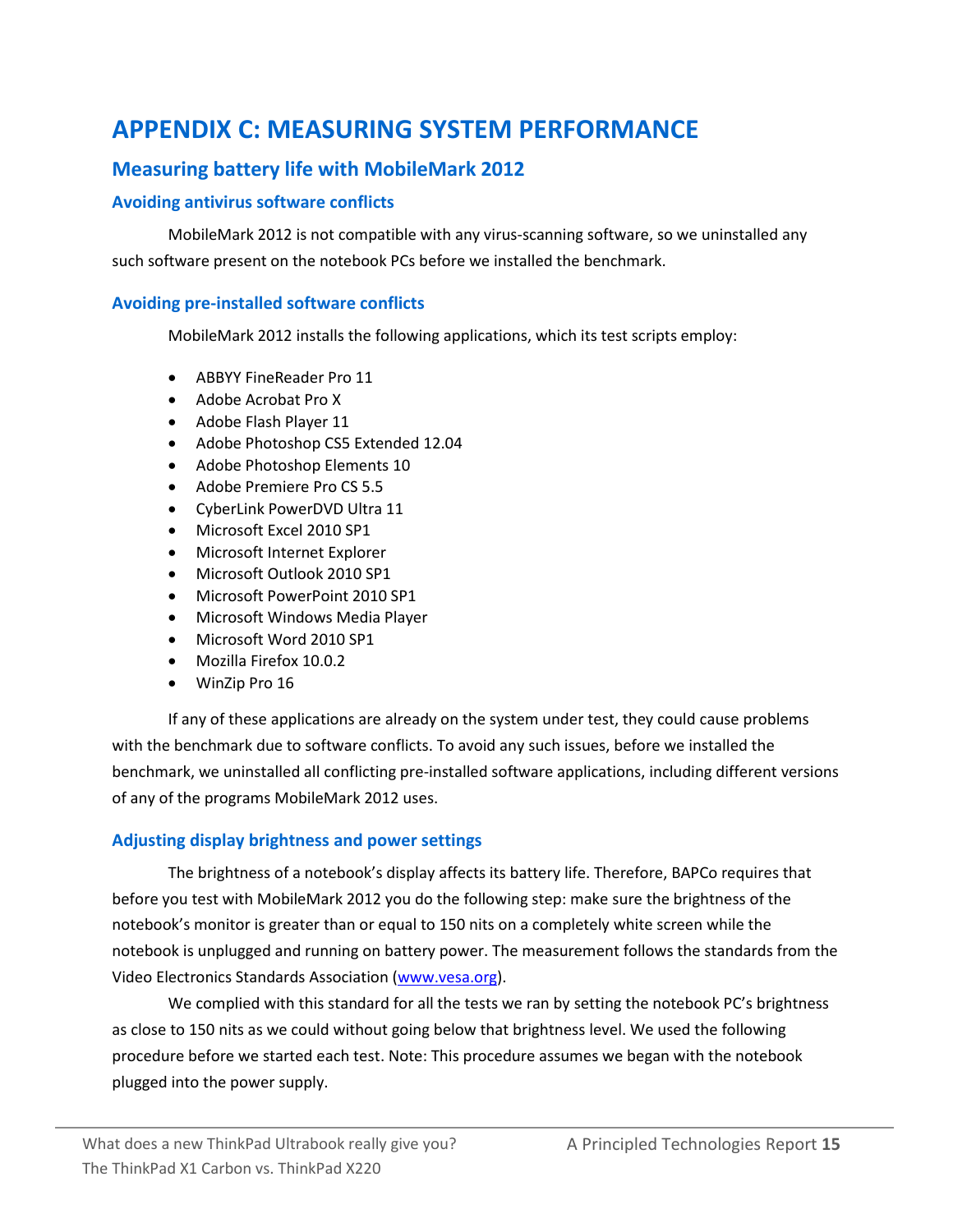- 1. To create a completely blank, white screen, open Microsoft Paint by clicking Start→All Programs→ Accessories→Paint.
- 2. Press Ctrl+W to open the Resize and Skew dialog.
- 3. Under Horizontal and Vertical enter 200, and click OK.
- 4. Click the View tab.
- 5. Click Full screen to view a white screen.
- 6. Wait 45 minutes to allow the screen to warm.
- 7. Unplug the notebook from the power supply, and measure the display's brightness using a luminance meter in the center of the screen. (We used the Gossen Mavolux 5032C.)
- 8. If the reading is below or significantly greater than 150 nits, use the notebook's keyboard screenbrightness-adjustment keys to bring the display as close to 150 nits as possible, then retest.
- 9. Allow the notebook to run on battery power for 10 minutes, re-measure the display, and adjust the brightness up or down as necessary.
- 10. Verify that the notebook saved the brightness setting by plugging in the system, unplugging it, and taking another reading.

Note: If the notebook did not save this setting, use its power management application(s) to set the brightness appropriately, and save that setting. If saving the settings is ineffective, use the keyboard brightness setting keys to adjust the screen to bring the display as close to 150 nits as possible. Next, note how many times you pressed the button to achieve the desired brightness. After unplugging the system under test, use the keyboard to set the desired brightness by pressing the brightness button as many times as you previously noted to return the screen to the correct brightness level.

### **Using the MobileMark built-in Configuration Tool**

This tool supports three levels of configuration:

- 1. Only makes changes that are REQUIRED in order for the benchmark to run.
- 2. Additionally, makes changes that are RECOMMENDED for repeatable results.
- 3. Additionally, makes changes that help ensure best results.

The Configuration tool makes the following configuration changes at each of the three levels:

#### *Level 1 - Required*

- Disables User Account Control (UAC)
- Disables Windows Update
- Disables System Sleep and Hibernate
- Sets Screen Dimming Timeout (2 minutes)
- Disables Low Battery Actions
- Disables Network Proxies
- Disables Autorun for Optical Drive

#### *Level 2 - Recommended*

- Create BAPCo power scheme
- Set Power Plan Type to balanced
- Disables Windows Firewall
- Disables Windows Sidebar/Gadgets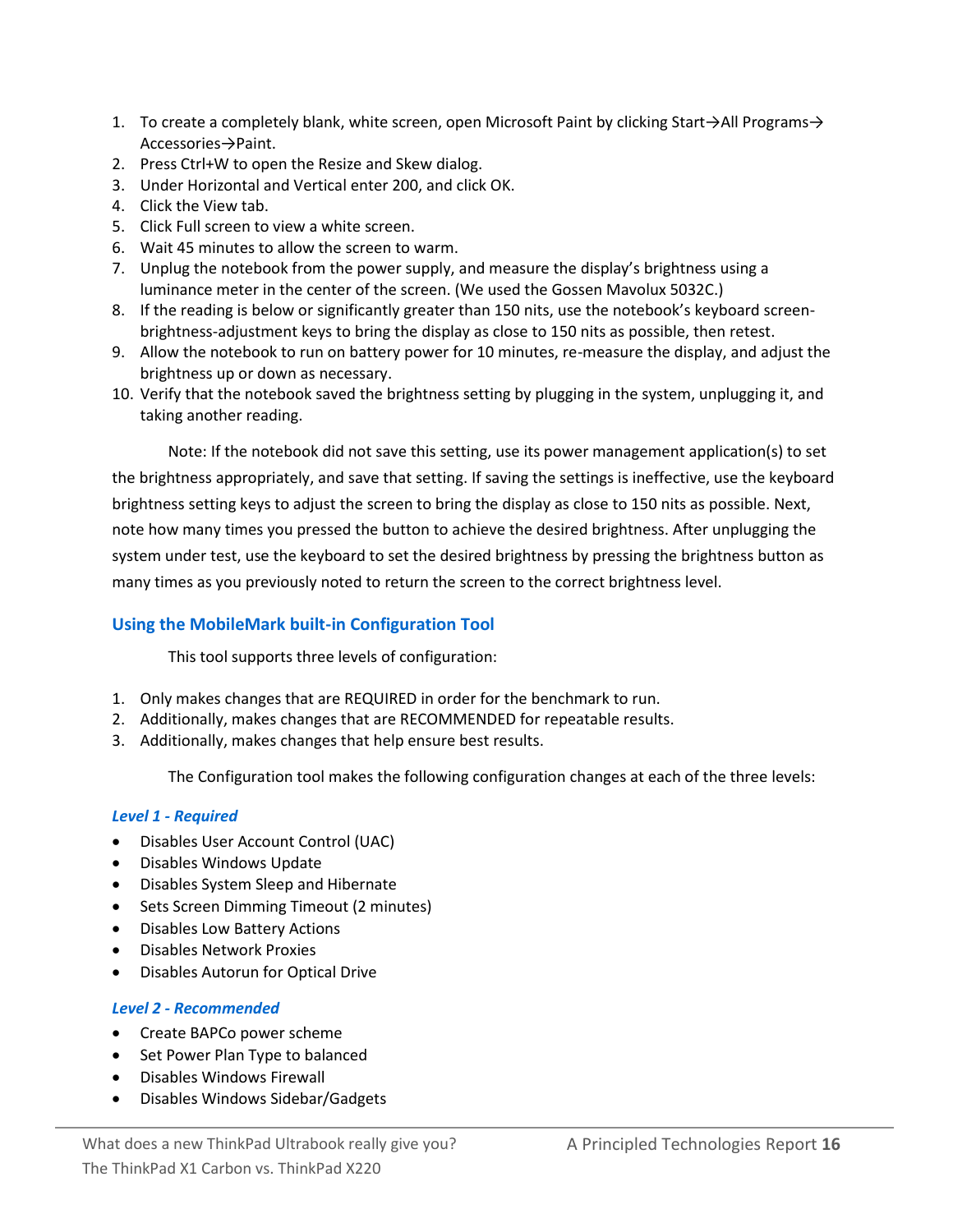- Disables Windows Pop-ups
- Disables Incoming Remote Desktop Connections
- Disables Windows Error Reporting
- Disables Screen Saver and Monitor Timeout
- Sets CPU Adaptive Mode
- Disables Desktop Slideshow
- Disables Disk Defrag

#### *Level 3 - Optional*

- Sets Hard Disk Timeout
- Disables Windows Defender
- Disables System Restore
- Ignores Laptop Lid Close
- Sets Maximum Display Brightness
- Disables Adaptive Brightness

#### **Installing MobileMark 2012 and configuring the system for testing**

- 1. Verify that the wireless adapter is enabled and connected to a wireless router that is not connected to the Internet.
- 2. Insert the MobileMark 2012 Install DVD into the notebook PC's DVD drive.
- 3. When the Autoplay menu appears, click Run MobileMark2012 Setup.exe.
- 4. At the Welcome screen, click Next.
- 5. Enter the serial number, and click Next.
- 6. Accept the license agreement, and click Next.
- 7. At the Choose Components screen, select Full, and click Next.
- 8. At the Choose Install Location screen, accept the default location of C:\Program Files (x86)\BAPCo\MobileMark2012, and click Next.
- 9. At the Choose Start Menu Folder screen, click Install.
- 10. Insert Disc 2 when prompted.
- 11. At the InstallShield Wizard Complete screen, click Finish.
- 12. Launch MobileMark 2012.
- 13. Click Configuration and choose all options.
- 14. Click Apply, and restart the computer when prompted.
- 15. Adjust the screen brightness to no less than 150 nits:
	- a. Click the Windows start button, and type power options in the Windows Start Search box.
	- b. Click Change plan settings.
	- c. Click Change advanced power settings.
	- d. Expand the Display option, and change the Display brightness on battery and plugged in to the correct percentage that produces no less than 150 nits. Note: If you are unable to save these settings, please see the Displaying Brightness section

### **Conditioning the battery**

above.

- 1. Plug the AC power adapter into the notebook PC, and completely charge the battery.
- 2. Install MobileMark 2012, following the steps we outlined in the Installing MobileMark 2012 section earlier in this section.
- 3. Double-click the MobileMark 2012 icon on the desktop.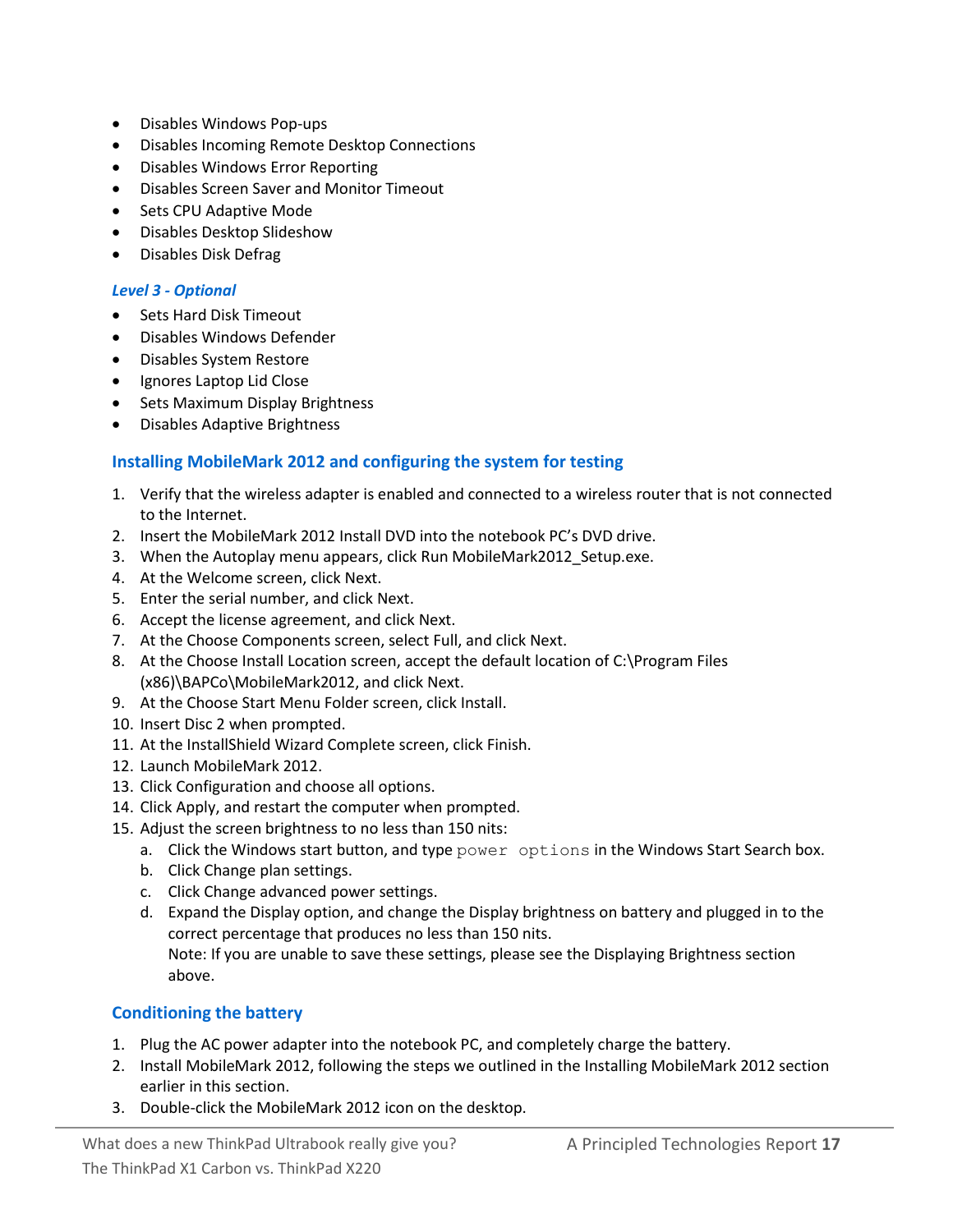- 4. Click the Office Productivity icon.
- 5. Type System Conditioning as the name for this test in the Project Name, check the box next to conditioning, and click Continue.
- 6. If MobileMark 2012 lists no problems or warnings, click Continue. If it does list any problems or warnings, close MobileMark 2012, and correct the problem(s) before proceeding.
- 7. When prompted, unplug the AC power adapter. The Office Productivity test begins immediately.
- 8. The test is complete when the notebook PC has fully depleted its battery and is no longer operational when running on battery power.
- 9. Plug the AC power adapter into the notebook PC, and completely charge the battery.

### **Measuring battery life with MobileMark 2012**

We performed the following steps to run the MobileMark 2012 Office Productivity benchmark:

- 1. Double-click the MobileMark 2012 icon on the desktop.
- 2. Select the Office Productivity test by clicking the Office Productivity icon.
- 3. Enter a name for this test in the Project Name field, and click Continue.
- 4. If MobileMark 2012 lists no problems or warnings, click Continue. If it does list any problems or warnings, close MobileMark 2012, and correct the problem(s) before proceeding.
- 5. When prompted, unplug the AC power adapter. The test begins immediately.
- 6. The Office Productivity test is complete when the notebook PC has fully depleted its battery and is no longer operational when running on battery power.

We executed the MobileMark 2012 Office Productivity test three times on the system and took the median battery life run as the representative score for that test.

### **Getting the MobileMark 2012 results**

After each MobileMark Productivity 2012 test completed, we plugged the AC power adapter into the notebook PC and turned on the system. MobileMark 2012 started automatically after the system booted, then analyzed the test scores and opened the Test Results Viewer with the results from the last test.

To submit these results to BAPCo, we saved the test results by performing the following steps:

- 1. Click Save.
- 2. Enter a name and select FDR to save the results as an FDR file.
- 3. Click Save again, and select PDF to save the results as a PDF file.
- 4. Browse to the Documents directory where the result FDR and PDF files were saved.

## **Measuring graphics performance with 3DMark Vantage 1.1.0**

### **Installing and patching 3DMark Vantage**

- 1. Download the 3DMark Vantage v110 installer.exe Windows package from [http://www.futuremark.com/benchmarks/3dmarkvantage/download/.](http://www.futuremark.com/benchmarks/3dmarkvantage/download/)
- 2. Install 3DMark Vantage 1.1.0 with the default options by double-clicking the 3DMark Vantage v110 installer.exe file.
- 3. At the Welcome screen, click Next.
- 4. At the License Agreement screen, click I accept the terms of the license agreement, and click Next.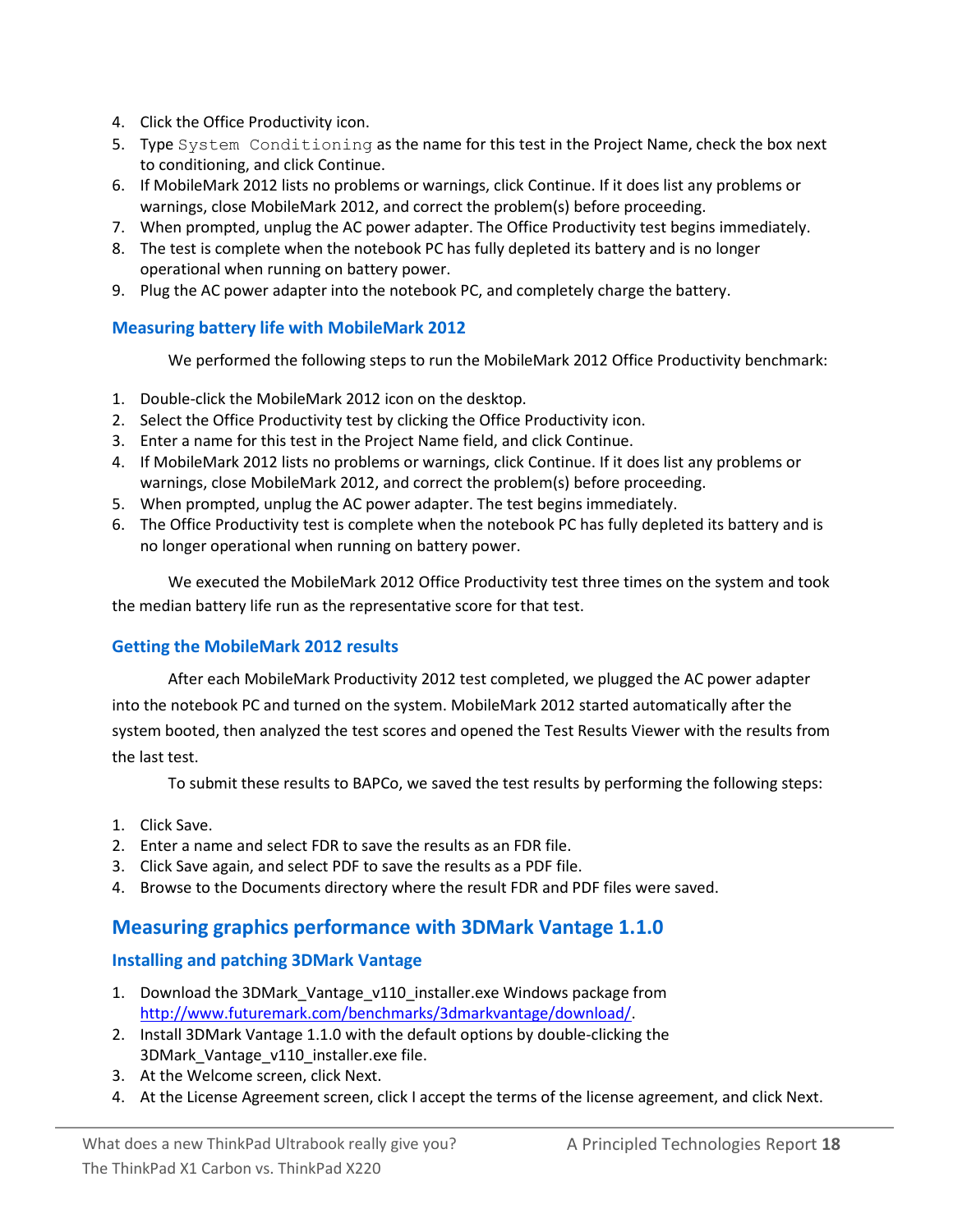- 5. At the Setup Type screen, click Express, and click Next.
- 6. At the Ready to Install the Program screen, click Install.
- 7. When the 3DMark Vantage Read Me page appears in your Web browser, review the document, and click Close when you are finished.
- 8. At the Setup Complete screen, click Finish.
- 9. Launch 3DMark Vantage 1.1.0 by double-clicking on the 3DMark Vantage desktop icon. Enter the registration code, and click Register.
- 10. Exit 3DMark Vantage 1.1.0.

### **Running 3DMark Vantage 1.1.0**

For Performance-level results:

- 1. Reboot the system, and wait 2 minutes.
- 2. Double-click the 3DMark Vantage desktop icon to launch the benchmark.
- 3. To close the Important Information window, click Close.
- 4. Click Run Benchmark.
- 5. When the benchmark run completes, take a screenshot of the results, and record the 3DMark, GPU, and CPU scores.
- 6. Perform steps 1 through 5 two more times, and report the median of the three runs.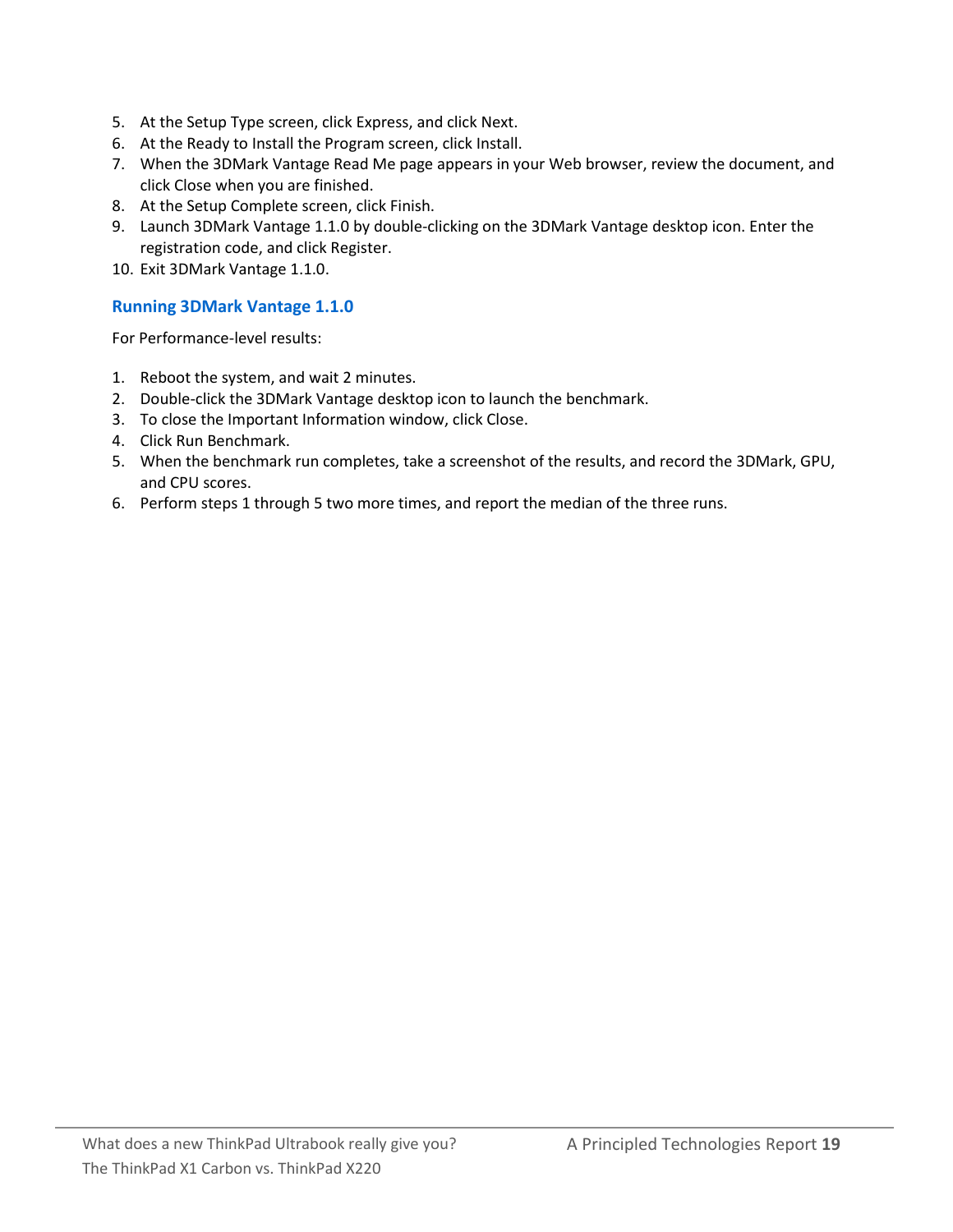# <span id="page-19-0"></span>**APPENDIX D: DETAILED RESULTS OF KEYBOARD EVALUATION**

In this section, we present the detailed results of our keyboard evaluation, where 10 participants spent time exploring the two keyboards then completed the Notebook keyboard evaluation questionnaire included in Appendix B.

### **About the participants**

We had half the participants work with the X1 initially and the other half work with the X220 initially.

- Participant A Worked with the Lenovo ThinkPad x220 first
- Participant B Worked with the Lenovo ThinkPad X1 Carbon first
- Participant C Worked with the Lenovo ThinkPad x220 first
- Participant D Worked with the Lenovo ThinkPad X1 Carbon first
- Participant E Worked with the Lenovo ThinkPad x220 first
- Participant F Worked with the Lenovo ThinkPad x220 first
- Participant G Worked with the Lenovo ThinkPad x220 first
- Participant H Worked with the Lenovo ThinkPad X1 Carbon first
- Participant I Worked with the Lenovo ThinkPad X1 Carbon first
- Participant J Worked with the Lenovo ThinkPad X1 Carbon first

### **About the rating scale**

Participants completed the Notebook keyboard evaluation questionnaire included in Appendix B. The questionnaire uses a nine-point Likert scale, with questions that use the following format:

| siow |  |  |  |  |  |
|------|--|--|--|--|--|
|      |  |  |  |  |  |

Figures 7 and 8 present the participants' responses, translating the position where they placed the mark as follows:

| Slow |  |  |  | $\vert -4 \vert -3 \vert -2 \vert -1 \vert 0 \vert 1 \vert 2 \vert 3 \vert 4 \vert$ |  | Fast |
|------|--|--|--|-------------------------------------------------------------------------------------|--|------|

Participants also had the opportunity to type in written answers to several questions about the two keyboards.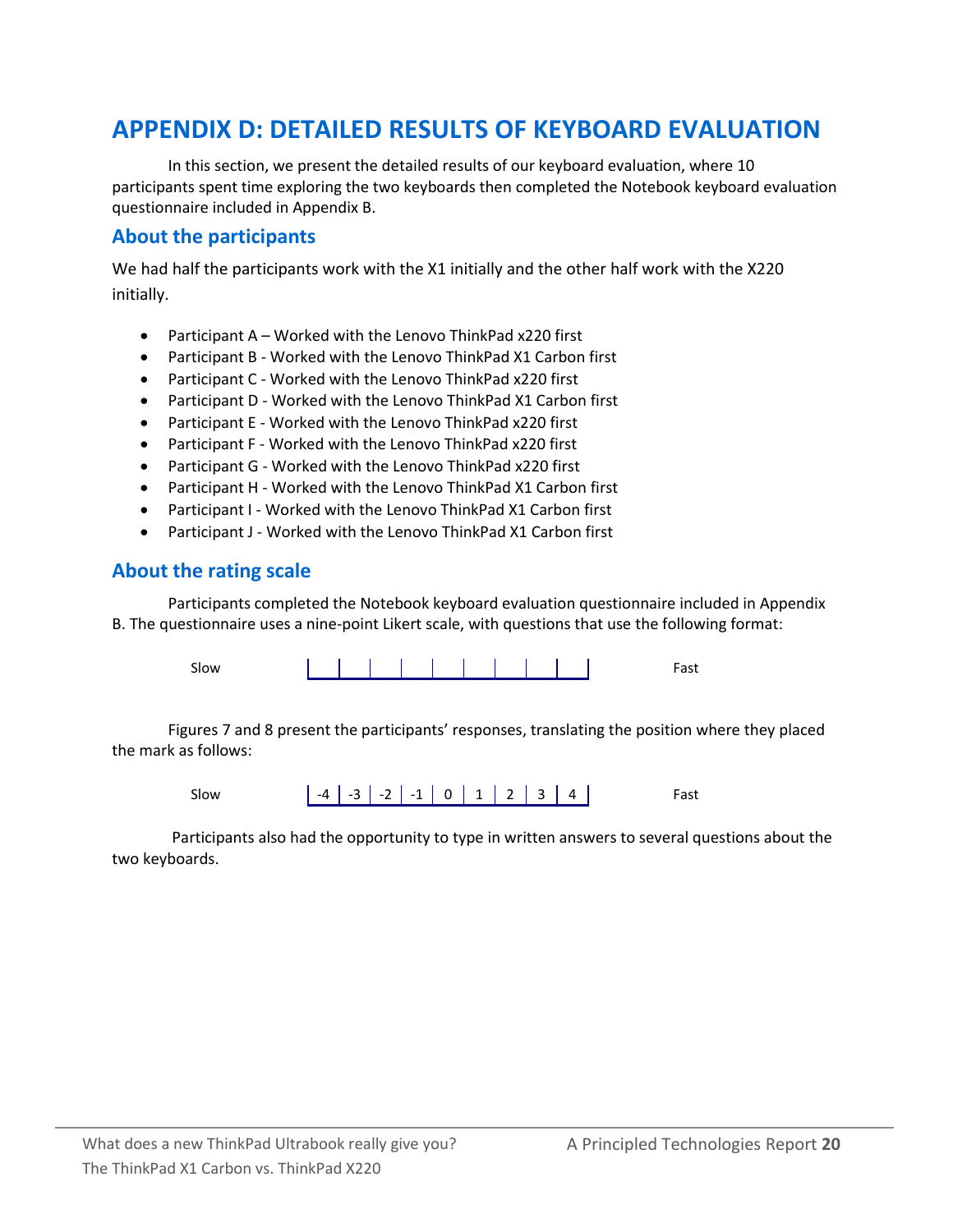## **Evaluation of the keyboard on the Lenovo ThinkPad x220**

| Participant                                                                                            | A              | B              | C              | D             | E              | F              | G              | H              |                | J            |  |
|--------------------------------------------------------------------------------------------------------|----------------|----------------|----------------|---------------|----------------|----------------|----------------|----------------|----------------|--------------|--|
| How would you rate the touch of the keys on this keyboard?                                             |                |                |                |               |                |                |                |                |                |              |  |
| Too light -- Too heavy                                                                                 | $-1$           | 3              | 2              | 0             | 0              | $\Omega$       | $\mathbf 0$    | $\mathbf{1}$   | $-1$           | $\mathbf 0$  |  |
| The key action (the way the keys feel when they are pressed down on this keyboard is:                  |                |                |                |               |                |                |                |                |                |              |  |
| Soft & mushy -- Crisp &<br>snappy                                                                      | $-1$           | $-3$           | 2              | 3             | $-1$           | 2              | $\overline{2}$ | $-3$           | $-1$           | $\mathbf{1}$ |  |
| Unacceptable --<br>Acceptable                                                                          | 3              | $-2$           | $\mathbf 0$    | 3             | 3              | 4              | $-1$           | $-2$           | $\overline{2}$ | 3            |  |
| In general, the distance the keys move downward when they are pressed is:                              |                |                |                |               |                |                |                |                |                |              |  |
| Too short -- Too long                                                                                  | 3              | 2              | 3              | 0             | $-1$           | $1\,$          | $\mathbf{1}$   | $\overline{2}$ | $\Omega$       | $\mathbf 0$  |  |
| Unacceptable --<br>Acceptable                                                                          | $-1$           | $\mathbf{1}$   | $-2$           | 3             | 3              | 4              | $\overline{2}$ | $-2$           | 0              | 3            |  |
| Overall, how would you rate the touch and feel of this keyboard:                                       |                |                |                |               |                |                |                |                |                |              |  |
| Poor -- Excellent                                                                                      | $-1$           | $-1$           | $-1$           | 2             | $\mathbf{1}$   | 3              | $\overline{2}$ | $-2$           | $-2$           | 3            |  |
| Overall, the sound of this keyboard is:                                                                |                |                |                |               |                |                |                |                |                |              |  |
| Too noisy -- Too quiet                                                                                 | $-1$           | $-2$           | $-2$           | $-1$          | $-1$           | $-1$           | $-2$           | $\Omega$       | $\mathbf{1}$   | $-1$         |  |
| Unacceptable --<br>Acceptable                                                                          | 0              | $\overline{2}$ | $-2$           | 3             | $\overline{2}$ | 3              | $-1$           | $\overline{2}$ | 0              | 3            |  |
| The distance (spacing) from key to key is                                                              |                |                |                |               |                |                |                |                |                |              |  |
| Too close -- Too far apart                                                                             | $-2$           | $-3$           | $-1$           | $-1$          | $-1$           | $\mathbf 0$    | $\overline{2}$ | $-3$           | 4              | 0            |  |
| Unacceptable --<br>Acceptable                                                                          | $\mathbf 0$    | $-2$           | $\overline{2}$ | 2             | 3              | 4              | $-1$           | $-3$           | -4             | 3            |  |
| Overall, how did you like the typing experience on this notebook:                                      |                |                |                |               |                |                |                |                |                |              |  |
| Disliked it -- Liked it                                                                                | $-1$           | $-2$           | $-2$           | $\mathcal{P}$ | $\overline{2}$ | $-2$           | $-1$           | $-3$           | $-3$           | 3            |  |
| If you had just purchased this notebook, how satisfied would you have been with the typing experience? |                |                |                |               |                |                |                |                |                |              |  |
| Very dissatisfied -- Very<br>satisfied                                                                 | $-3$           | $-2$           | $-2$           | $\mathbf{1}$  | $\overline{2}$ | $-1$           | $-1$           | $-2$           | -3             | 3            |  |
| If your employer had just provided this laptop to you, how satisfied would you have been with it?      |                |                |                |               |                |                |                |                |                |              |  |
| Very dissatisfied -- Very<br>satisfied                                                                 | $-3$           | $-1$           | 0              | 2             | 3              | 3              | $\overline{2}$ | $-2$           | $-1$           | 3            |  |
| <b>Ranking</b>                                                                                         |                |                |                |               |                |                |                |                |                |              |  |
| Rank the order of the<br>keyboards $(1 = your$<br>favorite, $2 =$ your least<br>favorite)              | $\overline{2}$ | $\overline{2}$ | $\overline{2}$ | $\mathbf{1}$  | $\overline{2}$ | $\overline{2}$ | $\overline{2}$ | $\overline{2}$ | $\overline{2}$ | 1            |  |

**Figure 6: User responses to the keyboard on the Lenovo ThinkPad x220.**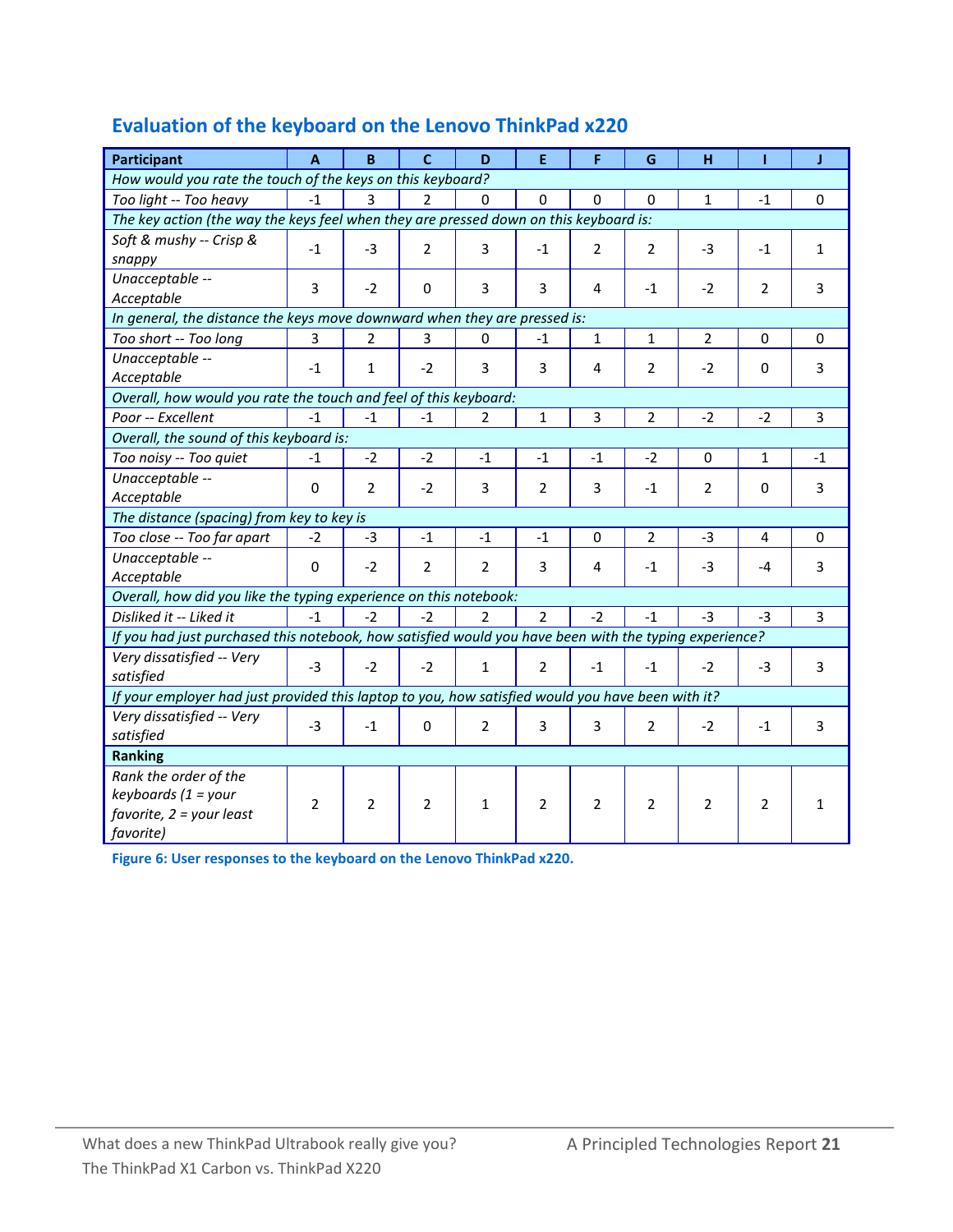## **Evaluation of the ThinkPad Precision Keyboard on the Lenovo ThinkPad X1**

## **Carbon**

| Participant                                                                                            | A              | B              | C              | D              | E              | F            | G            | H              |          | J              |  |
|--------------------------------------------------------------------------------------------------------|----------------|----------------|----------------|----------------|----------------|--------------|--------------|----------------|----------|----------------|--|
| How would you rate the touch of the keys on this keyboard?                                             |                |                |                |                |                |              |              |                |          |                |  |
| Too light -- Too heavy                                                                                 | 2              | 1              | 0              | 1              | 0              | $\Omega$     | 0            | 1              | 2        | 1              |  |
| The key action (the way the keys feel when they are pressed down on this keyboard is:                  |                |                |                |                |                |              |              |                |          |                |  |
| Soft & mushy -- Crisp &                                                                                | $\mathcal{L}$  | 3              | $\mathbf{1}$   | $-2$           | 3              | $\Omega$     | $-1$         | $\Omega$       | 4        | 3              |  |
| snappy                                                                                                 |                |                |                |                |                |              |              |                |          |                |  |
| Unacceptable --                                                                                        | 4              | $-1$           | 3              | $-2$           | 4              | $\Omega$     | 4            | 3              | -4       | 3              |  |
| Acceptable                                                                                             |                |                |                |                |                |              |              |                |          |                |  |
| In general, the distance the keys move downward when they are pressed is:                              |                |                |                |                |                |              |              |                |          |                |  |
| Too short -- Too long                                                                                  | 1              | $-2$           | 1              | $\mathcal{P}$  | 0              | $\mathbf{1}$ | $\mathbf 0$  | $\Omega$       | -4       | $\Omega$       |  |
| Unacceptable --                                                                                        | 3              | $-1$           | 3              | $-2$           | 4              | $\Omega$     | 4            | 4              | $-4$     | 3              |  |
| Acceptable                                                                                             |                |                |                |                |                |              |              |                |          |                |  |
| Overall, how would you rate the touch and feel of this keyboard:                                       |                |                |                |                |                |              |              |                |          |                |  |
| Poor -- Excellent                                                                                      | 1              | $\mathcal{P}$  | 4              | $-1$           | $\overline{4}$ | $\mathbf 0$  | 3            | 3              | $-1$     | $\overline{2}$ |  |
| Overall, the sound of this keyboard is:                                                                |                |                |                |                |                |              |              |                |          |                |  |
| Too noisy -- Too quiet                                                                                 | $-1$           | $\mathbf 0$    | $\overline{2}$ | $\Omega$       | $\Omega$       | $-2$         | $-1$         | $\Omega$       | $\Omega$ | $-1$           |  |
| Unacceptable --                                                                                        | $\mathbf{1}$   | 4              | 3              | 0              | 4              | $\mathbf 0$  | 3            | 4              | 4        | 3              |  |
| Acceptable                                                                                             |                |                |                |                |                |              |              |                |          |                |  |
| The distance (spacing) from key to key is                                                              |                |                |                |                |                |              |              |                |          |                |  |
| Too close -- Too far apart                                                                             | 0              | 0              | $\mathbf 0$    | $\overline{2}$ | $\mathbf 0$    | 1            | 1            | $\overline{2}$ | 3        | 3              |  |
| Unacceptable --                                                                                        | 4              | 4              | 4              | $-2$           | 4              | $\Omega$     | 3            | $\overline{2}$ | $-2$     | $-3$           |  |
| Acceptable                                                                                             |                |                |                |                |                |              |              |                |          |                |  |
| Overall, how did you like the typing experience on this notebook:                                      |                |                |                |                |                |              |              |                |          |                |  |
| Disliked it -- Liked it                                                                                | $\mathcal{P}$  | $\mathcal{P}$  | 4              | $-2$           | $\overline{4}$ | $\mathbf{1}$ | 4            | 3              | $-2$     | 1              |  |
| If you had just purchased this notebook, how satisfied would you have been with the typing experience? |                |                |                |                |                |              |              |                |          |                |  |
| Very dissatisfied -- Very                                                                              | $\overline{2}$ | $\overline{2}$ | 3              | $-1$           | 3              | 3            | 4            | 3              | $-1$     | $\overline{2}$ |  |
| satisfied                                                                                              |                |                |                |                |                |              |              |                |          |                |  |
| If your employer had just provided this laptop to you, how satisfied would you have been with it?      |                |                |                |                |                |              |              |                |          |                |  |
| Very dissatisfied -- Very                                                                              | $\overline{2}$ | 3              | 3              | 0              | 4              | 4            | 4            | 3              | 0        | 3              |  |
| satisfied                                                                                              |                |                |                |                |                |              |              |                |          |                |  |
| Ranking                                                                                                |                |                |                |                |                |              |              |                |          |                |  |
| Rank the order of the                                                                                  |                |                |                |                |                |              |              |                |          |                |  |
| keyboards $(1 = your$                                                                                  | $\mathbf{1}$   | $\mathbf{1}$   | 1              | $\overline{2}$ | 1              | $\mathbf{1}$ | $\mathbf{1}$ | 1              | 1        | $\overline{2}$ |  |
| favorite, $2 =$ your least                                                                             |                |                |                |                |                |              |              |                |          |                |  |
| favorite)                                                                                              |                |                |                |                |                |              |              |                |          |                |  |

**Figure 7: User responses to the ThinkPad Precision Keyboard on the Lenovo ThinkPad X1 Carbon.**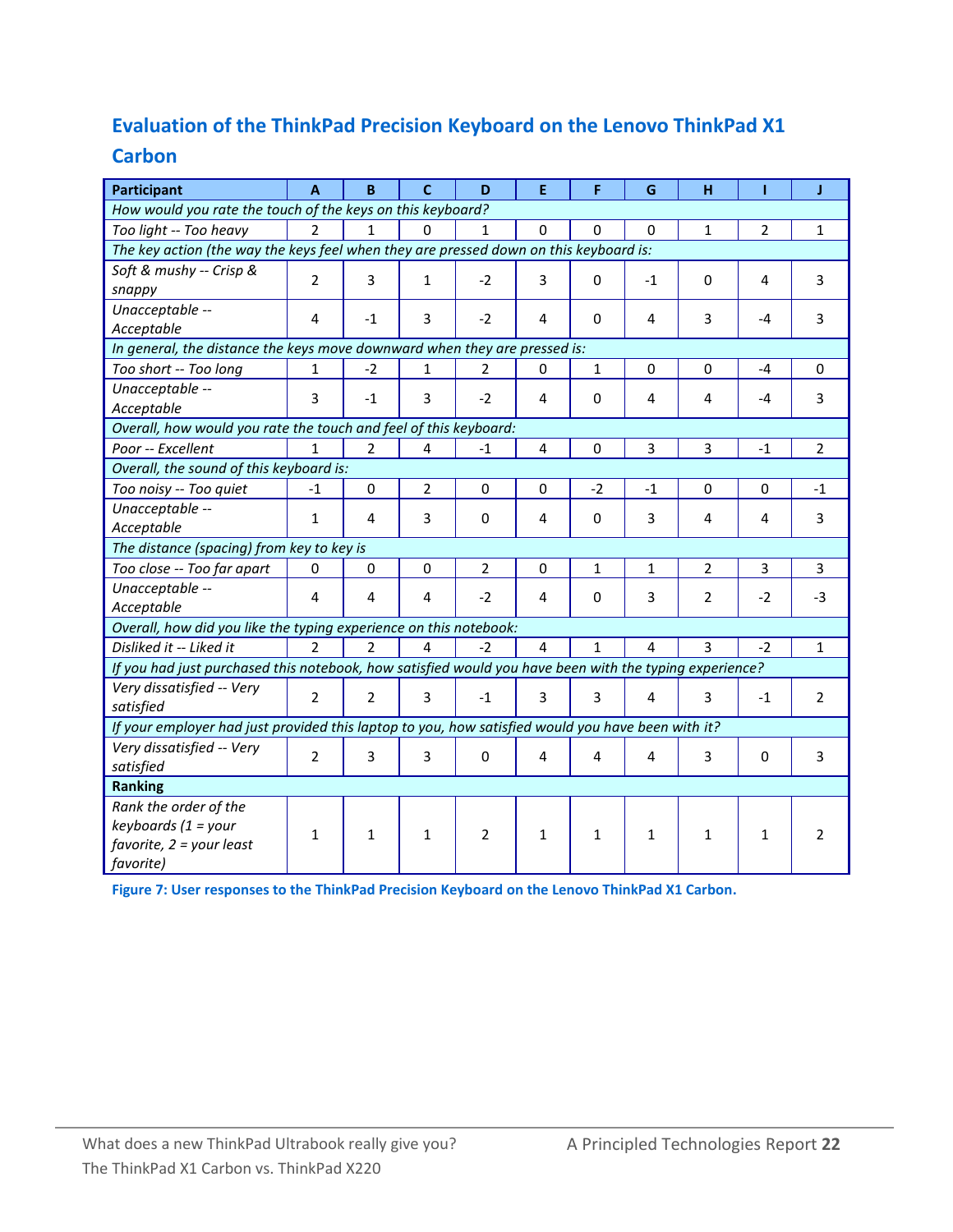# <span id="page-22-0"></span>**APPENDIX E: COMPLETE MOBILEMARK 2012 SCORES**

| <b>MobileMark 2012 battery life</b>                                                               |      |      |         |  |  |  |  |  |  |  |
|---------------------------------------------------------------------------------------------------|------|------|---------|--|--|--|--|--|--|--|
| <b>Lenovo ThinkPad X1</b><br><b>Lenovo ThinkPad</b><br>Percentage<br>difference<br>Carbon<br>X220 |      |      |         |  |  |  |  |  |  |  |
| Performance Qualification score                                                                   | 121  | 131  | $-8.3%$ |  |  |  |  |  |  |  |
| Battery Life score (mm)                                                                           | 271  | 214  | 21.0%   |  |  |  |  |  |  |  |
| Battery Life score (hh:mm)                                                                        | 4:31 | 3:34 | 21.0%   |  |  |  |  |  |  |  |

Figure 8 presents the battery life results for the systems in detail.

**Figure 8: Detailed battery life results for the two systems.**